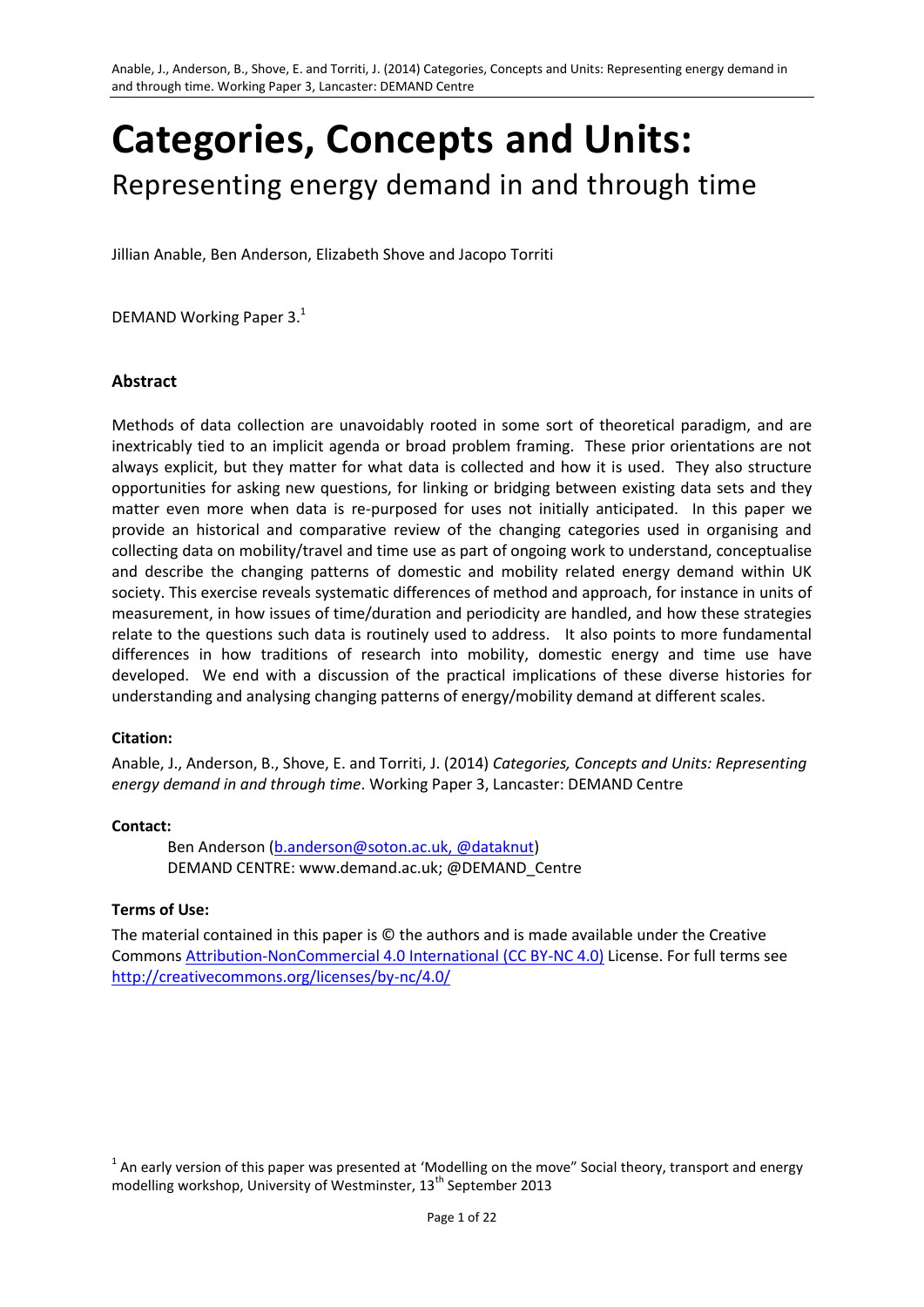# **Introduction**

If we are to achieve the UK policy goal of reducing energy consumption by 20% (DECC 2013) we need to understand what people *actually do* with energy, why they do it and how the current state of play came to be. Only then can policies or commercial strategies intervene effectively in the UK's sociotechnical energy ecosystem. This paper, which arises from an ongoing programme of work responding to this need, aims to understand, conceptualise and describe the changing nature of the social activities that underpin domestic and mobility related energy demand in UK society.

Our approach to this challenge begins from first principles, arguing that people use energy, and move around in the course of, and as part of accomplishing social practices of one kind or another. From this it follows that understanding energy demand depends, above all, on understanding the timing and location of a range of inter-connected social practices (Shove 2012). In short we need to know what people are doing, when, where, for how long, and with what implications for energy demand.

As we go on to describe, the types of potentially useful data that have been collected to date reflect contrasting traditions each of which has its own history, each marked by a series of specific ambitions, accidents of funding, changing policy priorities and institutional interests. The key features and moments in these diverse trajectories have not arisen by accident, but are, we argue, outcomes of the changing rationales and preoccupations around which various forms of data collection and analysis are justified and organised. By implication, the problems we have in bridging between studies of energy, time and mobility arise from the fact that issues of 'demand' are conceptualised in radically different ways across these fields.

In describing these features and moments, we have three main aims. One is to provide some social historical background and hence some partial understanding of how it is that contemporary forms of data collection come to be as they are in relation to the still mostly separate fields of time use, energy demand and mobility. A second is to identify and review the various methods and units of measurement that are employed across these domains. Thirdly, and more ambitiously, we build on this discussion as a means of exploring possible ways not of integrating but of exploiting these separate sources, in order to proceed with the project of characterising and analysing energy demand, here viewed as an outcome of the many social practices that are reproduced in the UK today. The resulting paper involves a combination of methodological history, reflection and synthesis. As becomes clear, the strategy of setting traditions of time use, energy and mobility research alongside each other brings differences of purpose and orientation sharply into view.

In the short term, there may be ways of working with existing data and of using it to address critical but unconventional questions. Having a sense of how past lines of enquiry have developed allows us to explore these issues. However, in so far as forms of data collection and analysis *follow from* predefined problem definitions, it will be hard to move beyond these established lines of enquiry unless and until there is some radical re-definition of 'the problem' of energy demand by those who fund and commission research. By implication, possibilities for (better) capturing the broader dynamics of demand depend on the formulation and prioritisation of fresh cross-sectoral questions, and for new lines of enquiry developed in response.

We do not offer a comprehensive history of data collection in three sub-disciplinary fields. However, our necessarily selective review is nonetheless useful in identifying and explaining critical points of difference in method and purpose. We begin with a brief account of what it means to think of energy demand as the outcome of social practices (Shove 2003, 2012; Warde 2005) and lay out the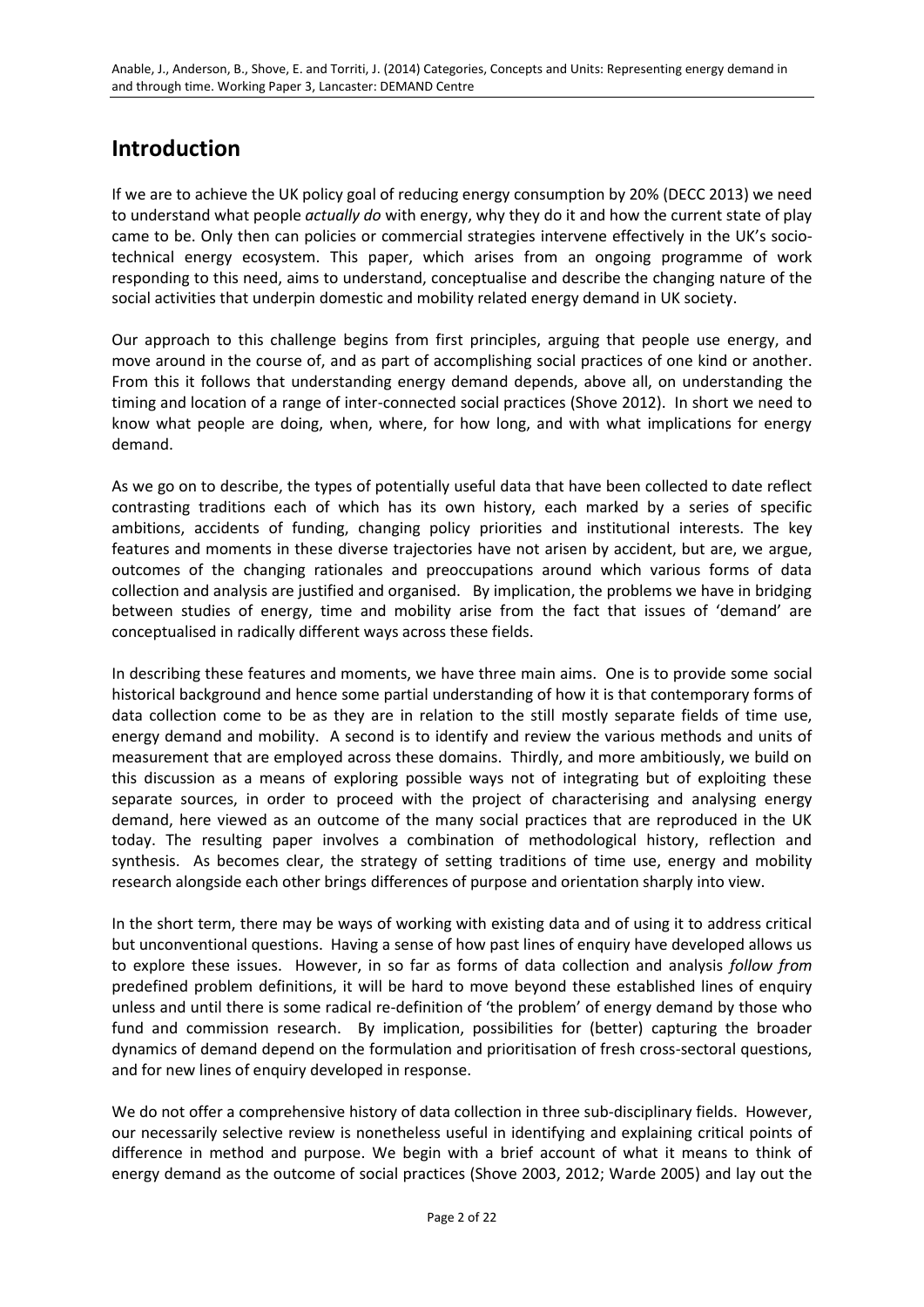'knowledge requirements' that follow from this approach. This in turn leads to a discussion of data sources that could fulfil these requirements. We then briefly characterise current approaches to the consideration of time and timing in energy demand research and in doing so we note the (to us) over emphasis on economic 'rational', asocial, a-temporal and atomistic consumption averages. As we suggest, narratives recognising the importance of variation and change are essentially missing.

Reflecting our primary interest in characterising changing patterns of demand, we then give a sense of the types of questions and underlying concerns that have been addressed in time use and mobility studies, showing how these shape the fine grain of data collection and analysis. Taken together, these reviews illustrate how units and categories evolve alongside the practices they seek to capture, and how the studies themselves reflect an ever-shifting range of policy-relevant preoccupations including work, employment and leisure. Finally, we provide a reflective commentary that brings the reviews together and notes opportunities for innovative analysis.

# **Energy demand: First principles**

As we have noted above, the main purpose of this paper is to help conceptualise and describe the changing demand for energy within UK society with a particular focus on domestic energy use and energy use for personal mobility. Even a cursory review of the energy demand literature suggests that whilst thinking about energy *as if people mattered* is not that uncommon, asking questions about *what people do* and about how this relates to patterns of energy demand is a surprisingly radical objective (Shove et al. 2008; Skea 2009). To make progress we first take a step back in order to establish some basic principles from which to proceed:

- *1) Energy demand is an emergent outcome of what people do and 'what people do' is seen as a nexus of the social practices in which they are engaged, the time at which they are enacted and the place(s) in which they performed.*
- *2) Variation and change in energy demand must therefore relate to:*
	- *a) Variation and change in the performance of social practices that directly or indirectly require energy;*
	- *b) Variation and change in the temporal and spatial distributions of these performances;*
	- *c) Variation and change in the 'energy intensity' of these performances.*
- *3) Our research programme must therefore be able to:*
	- *a) Define, recognise and reveal the changing performances of practices over space and time*
	- *b) Detect the processes that reproduce and transform practices over time*
	- *c) Support the analysis of the changing resource intensity of these transforming practices*  (SPRG 2012)

It follows from these principles that understanding energy demand depends, above all, on understanding the timing and location of a range of interconnected social practices. It also follows that we need to combine data on the sequencing, synchronisation, timing, location and performance of a range of social practices and we need to do this across the UK population and over time.

Whilst the academic and policy literatures contain an increasing number of studies of current energy consumption as measured through household metering, appliance monitoring and the like (Richardson et al. 2010; Yohanis et al. 2008; Zimmerman et al. 2012), there has been little attempt to consider the interconnections between the practices that underpin these summary patterns of demand. We therefore have very little idea *how energy is actually used in everyday life* and we have very little idea of the degree of variation that exists within the oft-reported 'consumption averages' or of the temporal relationships involved. Furthermore, as far as we are aware there have been very few considerations of how the performances and significances of these patterns may have evolved over time (Shove 2003).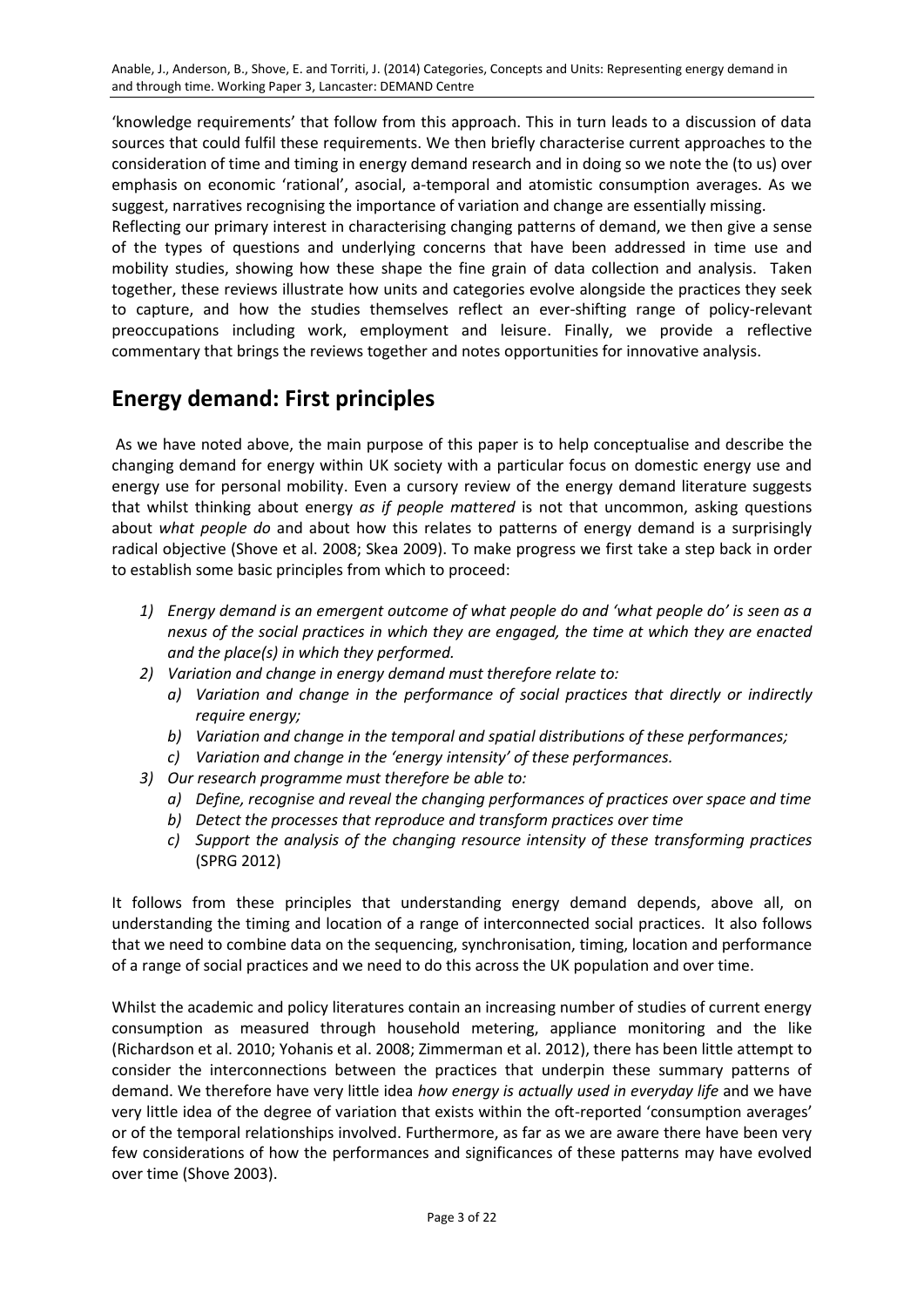Although out of scope of this paper, it is also clear that if we want to make the step from social practices to energy itself then we need to find ways of assigning 'energy/carbon intensity' to the various performances of the practices of interest so that future 'scenario modelling' of changing performances and/or prevalence of social practices can have worked-through 'energy/carbon implications'.

### **Current approaches to time and timing in energy demand**

With these challenges in mind, a review of the energy demand literature suggests that with a few notable exceptions, there is a vacuum in both knowledge and data that can be mobilised for our analytic purposes. Current studies of domestic energy demand concentrate on overall consumption or appliance use measurement. Thus rather than seeking to link practices through appliances (or lighting & heating systems) to consumption, the nature of the activities that generate observed consumption is essentially ignored. Similarly, approaches to analysing mobility (and related energy demand) tend to focus on emergent patterns of transport 'demand' and on the average direct and indirect energy implications of volumes of 'transport' of different modes rather than considering the social practices that might be generating (or be a consequence of) that mobility in the first place.

In the domestic context, methods of quantifying energy demand are rooted in disciplines as divergent as energy econometrics, electrical engineering, environmental psychology and household economics. Summaries and reviews of studies and models of energy demand tend to be organised with reference to discipline (Espey and Espey 2004) or to the method of analysis (Jebaraj and Iniyan 2006; Suganthi and Samuel 2012; Swan and Ugursal 2009). There are important differences of approach, but in general the most frequent mode of domestic energy analysis involves linking measurements of building characteristics, appliance ownership, environmental data and energy consumption to limited socio-economic characteristics of the occupants using a range of statistical models (Aigner, Sorooshian, and Kerwin 1984; Dilaver and Hunt 2011; Filippini and Hunt 2012; Hondroyiannis, Lolos, and Papapetrou 2002; O'Doherty, Lyons, and Tol 2008; Yohanis et al. 2008). A few have also incorporated aspects of habitual energy use or, at least, included some recognition of the temporality of demand (McLoughlin, Duffy, and Conlon 2012; Richardson et al. 2010) either through stochastic models derived from measured energy use or from appliance time of use data (Yao and Steemers 2005).

The over-riding objective of these studies has been to model and forecast household energy consumption rather than to describe temporal patterns and understand the practices that give rise to energy demand. The physical, technical and price data, along with the modelling techniques habitually used in energy demand research imply that the material, visual and physical tend to prevail over the variable and correlational (Shipworth 2013). The type of data used in such studies is indicative of their normative intentions. For example, many rely on or aspire to generate *averages* of energy consumption (by day, by week, by years etc.), rather than reveal or collect micro-level and heterogeneous traces of time (and space)-based energy demand. It could be argued that an interest in quantity (the volume of demand) prevails over an interest in quality (when demand occurs and how it varies). Even where the intention is to reproduce household specific load profiles (Richardson et al. 2010; Widén, Nilsson, and Wäckelgård 2009), studies are usually based on probabilistic modelling.

There are some exceptions in that a few researchers have attempted to take account of the timing and nature of specific energy-consuming practices. Recent work deducing carbon footprint information from time-use diary data (Druckman et al. 2012) represents one such effort, but of more direct relevance are studies which use time-diary data as the basis for modelling energy demand (Ellegård and Palm 2011; Palm and Ellegård 2011; Torriti 2012; Widén, Lundh, and Vassileva 2009).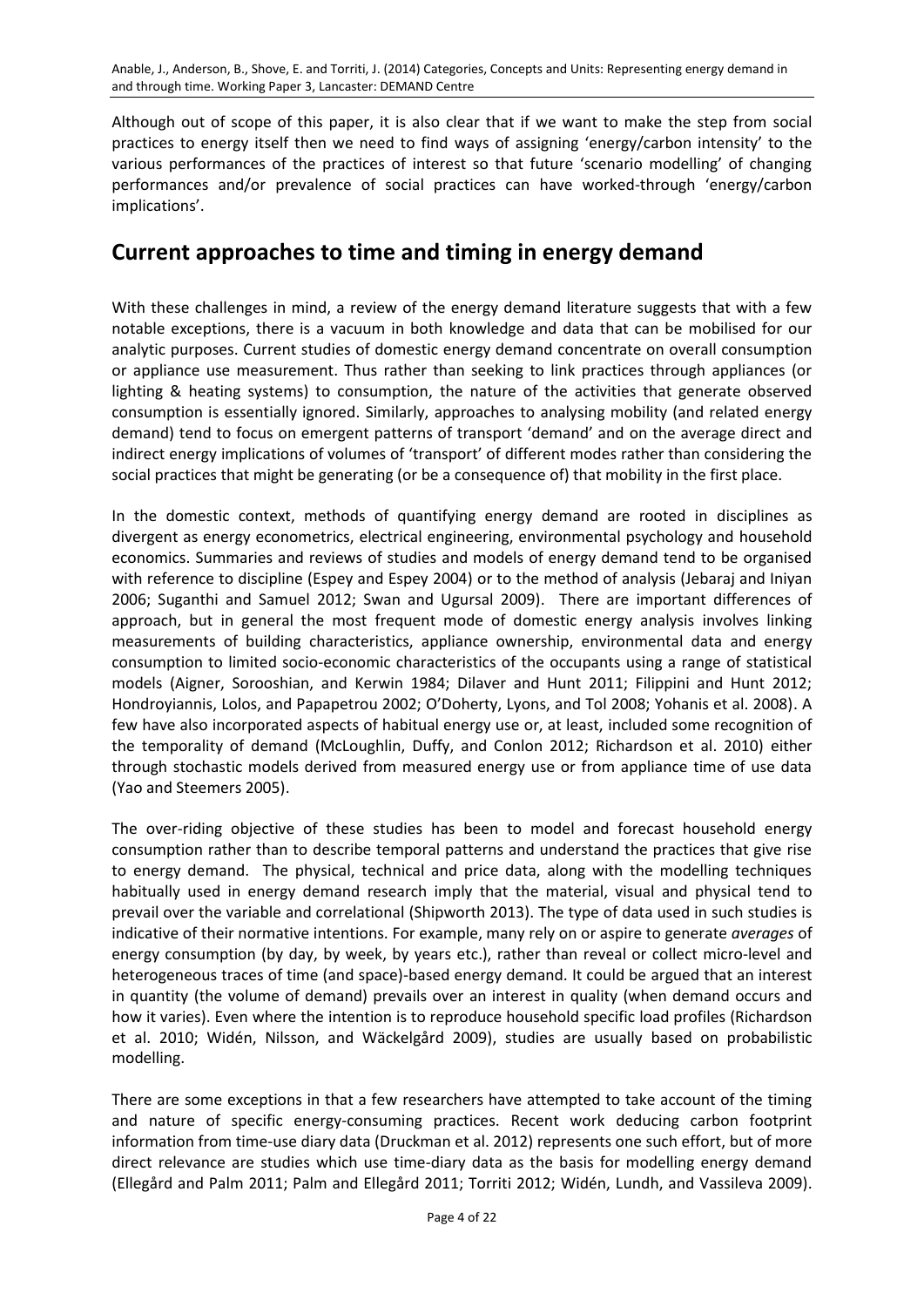Here, patterns of energy demand are ascribed to the range of activities recorded through reference to existing data on the average energy intensity of different appliances. More recent work (Durand-Daubin 2013) has highlighted the extent to which this method may or may not be valid for different appliances in different contexts.

In summary, not only is there little data on variation and change in energy-demanding practices but there is also very little consideration of variation in the extent and timing of the practices that underpin or constitute energy demand. Such variation appears generally to be seen as a 'problem' to be averaged out or modelled away as an error term rather than a key feature of the way energy is in fact used. This is unfortunate as it seems likely that considering such variation is important for identifying loci of potential intervention and change (Pullinger et al. 2014). In the next section we draw inspiration from the few studies that have engaged with the underlying activities or practices that shape the variation in energy demand (e.g. Palm et al 2011) and review a range of datasets that may allow us to analyse variation and change in domestic and mobility related energy demand.

### **Time use and energy demand**

Having delineated the boundaries of the problem of interest and identified shortcomings in current approaches we turn to a review of two forms of potentially relevant data. The first are generic social science time use surveys that provide potentially useful and relevant insight into what people do, when they do it, and how this varies between people and across time. They may also help explain the patterns of mobility demand that follow from what people do and from where different practices are enacted. We then turn to a discussion of the UK National Travel Survey, treating this as, in essence, a bespoke form of time-use data. In both cases we provide a background to the collection of these data, taking account of the assumptions embedded within the survey design and within the methods and units of data collection that follow. We use this material to show how styles of data collection have changed over the years, and to show what such changes reveal not only about changing practices but also about institutional research priorities.

### *Time use over time*

Generally administered as part of a household or individual survey and covering all activities throughout (ideally) a given week, the time-use diary has been a niche instrument in quantitative social science research since 1909 when The Fabian Society's Women's Group collected daily diaries "from working class women who were 'poor' but not the poorest and 'respectable' in Lambeth, London with the purpose of revealing both how these women coped with raising families on minuscule wages and to reveal the nastier side of life in poverty." (Reeves 1978).

As discussed below, time use diaries rarely have a single 'purpose'. They can accommodate and fuel different lines of enquiry and the project of studying the way time is used is frequently related to some broad interest or public concern, for instance, in women's work or the changing experience of childhood; or more focused market-related issues, such as consumption or how leisure time is spent. These interests are often part of still broader debates. For example sociologists such as Harvey (Harvey 1993) and in particular Gershuny (Gershuny and Miles 1986; Gershuny 2003) have developed time use studies as an alternative to the standard 'economic' methods of national accounting. Gershuny's conclusion that time allocated to both paid and unpaid production should be the basis for an alternative form of national accounts and especially one with well-being at its heart (Gershuny 2011), is, in part, founded on the observation that new ways of measuring productive activities in the late 19th Century produced the concept of the service sector, thereby revealing a hitherto overlooked mode of immaterial production.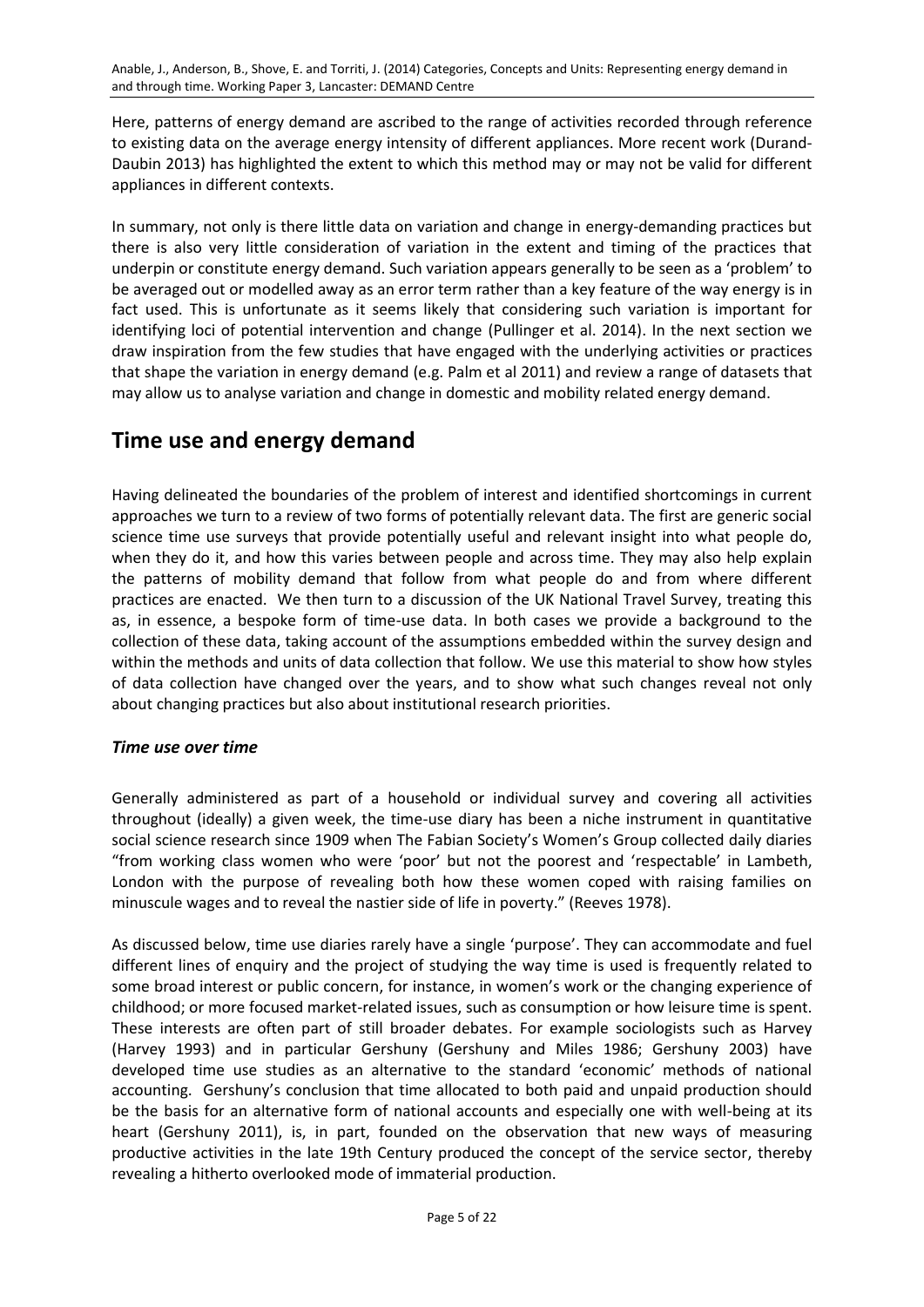Anable, J., Anderson, B., Shove, E. and Torriti, J. (2014) Categories, Concepts and Units: Representing energy demand in and through time. Working Paper 3, Lancaster: DEMAND Centre

With respect to our aim of analysing change in both domestic and mobility related practices over time, the extensive detective work of Gershuny and his Oxford Time Use Research Centre team has built on foundational research from the 1960sthat brought together a plethora of diary-like studies especially from the UK, France, Canada, the USA and Russia/USSR (Converse and Szalai 1972). The Oxford team has assembled a dataset of comparable studies from the 1950s to the present and in its most recent incarnation as the Multinational Time Use Study (Gershuny et al. 2012) this includes detailed activity sequences for the 5-10-15 minute time slots with 'harmonised' activity codes. This record of time and social practices is, inevitably, incomplete. In some cases excluded studies were specific or based on convenience samples and thus of less use in analysing overall trends in practices but in others cases the datasets simply no longer exist. Historical data from the decades prior to the 1990s is largely available only through the combination of good luck, the forward thinking of the original data collectors and the stability of their chosen archival methods. In addition, as we discuss below, anyone planning to conduct comparative analysis over time must wrestle with changes in coding schemes, data collection methods, sampling and response details and, of course, the fact that the datasets included are understandably likely to be the ones that were the easiest to acquire, process and post-hoc harmonise.

Looking back over the history of time use studies in the UK via the Multinational Time Use Study (MTUS) and related studies gives a sense of how such concerns have evolved. Unfortunately the BBC Audience Research funded time-diary studies of 1939, 1947, 1948, 1950, 1952 and 1953 leave no surviving data or documentation although it is interesting to note that it was the 'new media' of broadcasting that generated the apparently new need for temporal analysis of consumption or, more accurately, the analysis of the 'availability to consume'.

Thus even though these earlier studies form the first representative random national sample time use surveys in the UK (Gershuny 1983), our record effectively begins with the BBC's 1961 "The People's Activities and Use of Time" study which asked one person from a sample of households with TVs and/or radios (but none without!) to self-complete a  $\frac{1}{2}$  hour coded diary in April. The diary used 120 activity categories to post-hoc code the self-reported activities and then proceeded to additionally code any concurrent media use. Little information on the rationale for the study remains but a sample of the diary instrument<sup>2</sup> suggests that the BBC wanted to know which programmes were being watched (and when), what was being done concurrently and what respondents' opinions of the programmes were. This is supported by the fact that activities between 00:00 and 06:30 were not recorded at all. This was not because nothing of interest was likely to occur but because at the time the BBC did not broadcast before 10:00 (17:00 on Sundays) or after 10:15pm.

Media consumption on the move was of special interest (primarily radio - although a 'Travel with TV' code is included perhaps for completeness) but locational codes were limited to at/not at home. Some further indication of location can be imputed from the activities that are coded and car use can be distinguished from other models of transport. Indeed so obsessive was the interest in media consumption that even 'Driving lesson<sup>3</sup> with radio' and, even more strangely, '...with TV' was coded. However the social nature of media consumption appears of little concern - the diary did not collect any information on who the respondent might have been with at each diary timeslot.

These threads, features and motivations remain evident through the BBC's 1974-1975 "The People's Activities and Use of Time" study which again excluded the period from 02:00 to 05:00, chunked activities into ½ hour slots but this time collected data from August 1974 to March 1975 to support

<sup>&</sup>lt;sup>2</sup> Se[e http://www-2009.timeuse.org/information/studies/data/downloads/uk/bbc/1961/bbc1961.pdf](http://www-2009.timeuse.org/information/studies/data/downloads/uk/bbc/1961/bbc1961.pdf)

 $3$  Indeed 'Driving Lesson' itself was a separate activity code for reasons that are unclear.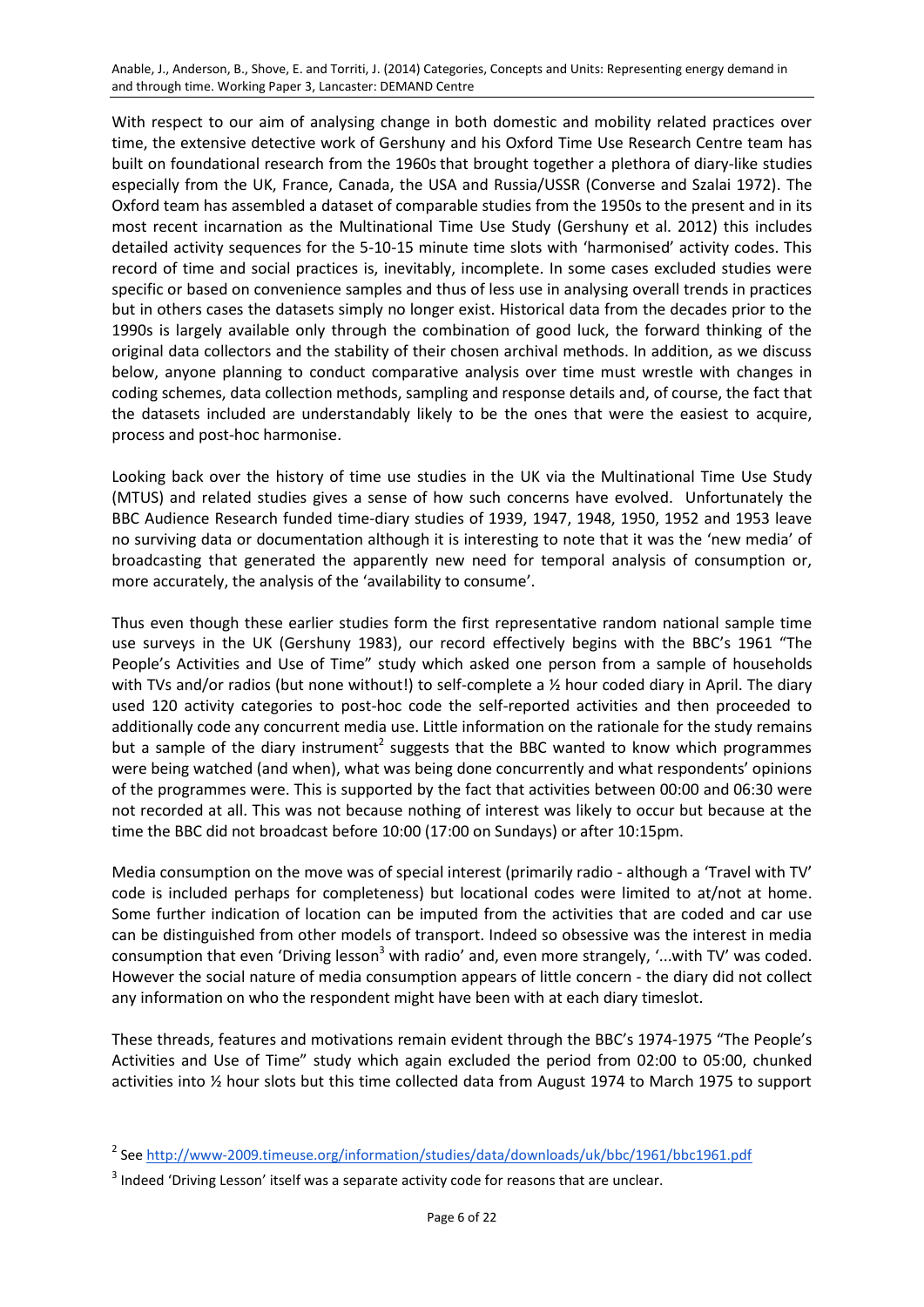seasonal analysis. Here the motivation for the study is abundantly clear with the diary instrument stating

"In designing programme schedules to meet the needs of the public it is important to know the times at which people listen and view and what kinds of things people are doing at the same time as listening and viewing. For example, it may not be a good idea to show a Women's Magazine programme on television at a time when most women are preparing a meal $\cdots$ <sup>4</sup>

Interestingly, there is little explicit evidence of an appreciation of the extent to which daily activities and broadcasting schedules iteratively co-define each other with neither necessarily 'having' to fit the other but each adjusting to the other through a range of feedback and adaptation processes (Livingstone and Lunt 1994).

Unlike the 1961 study the 1974-75 survey collected data from all persons aged 16+ in the household and collected more detailed information on secondary activities. The original locational coding was at/not at home and, as we might expect, with/without access to a radio but more complex codes have recently been imputed via the nature of out of home activities. Again, co-presence with others is unknown (so that the same activity reported by individuals from the same household on the same day cannot be assumed to be done jointly) but the day's activities have been collapsed to a mere 40 different activity codes with the likelihood, as in 1961, that short-duration activities and trips were substantially under-reported. Travel mode was, again, car vs 'something else' but only for travel to/from work or school. Although a whole category was given over to 'Knit, sew, dressmaking', travel mode for leisure activities was not coded at all. To further complicate matters various 'out of home' leisure activities could well have included travel and where this was not explicitly stated by the respondent, significant underestimates of total travel time are likely.

With the introduction of ESRC funding for the time-diary study of 1983-84 a more general social scientific motivation for the subsequent data analysis reveals itself not only in the more detailed 180 category coding and inclusion of all twenty-four hours but also in the nature of the data collected. Again respondents completed diaries as free text but in 15 minute slots over seven days with up to 4 coded ('main' plus anything else up to the 4<sup>th</sup> recorded). Respondents were also asked where they were, who else they were with at the time and their relationship between these companions and the respondent. It is not clear why the activity slot was shortened to 15 minutes although it may reflect international experiences that led to the recommendations contained in Harvey's 1993 paper (Harvey 1993). As suggested, the general social scientific focus appears to have generated the need to classify a range of activities in ways that were previously aggregated in various ways. Thus labour market (even 'job search travel' is coded separately) and leisure participation are captured in greater detail as are forms of interpersonal communication and civic/voluntary activities. Curiously 'Driving lessons' still features as a category (although we know nothing of music lessons for example) as does 'Knitting, sewing, dressmaking' even though less than 8% of the population report it. Capturing the decline of previously common activities requires the inclusion of increasingly rare acts and it is unclear when these become sufficiently irrelevant to be dropped or merged. It is also hard to tell whether zero-reported time represents actual non-participation or whether it is an indication that participation is sufficiently rare as to be un(der) reported in a sample-based survey. For a research programme interested in analysing change over time, these decisions are crucial.

In general terms subsequent ESRC (1987), ONS (1995, 2000 and 2005) studies which form the remainder of the current (July, 2013) MTUS took a similar approach. The ESRC 1987 study again uses

<sup>4</sup> http://www.esds.ac.uk/doc/1425/mrdoc/pdf/a1425uab.pdf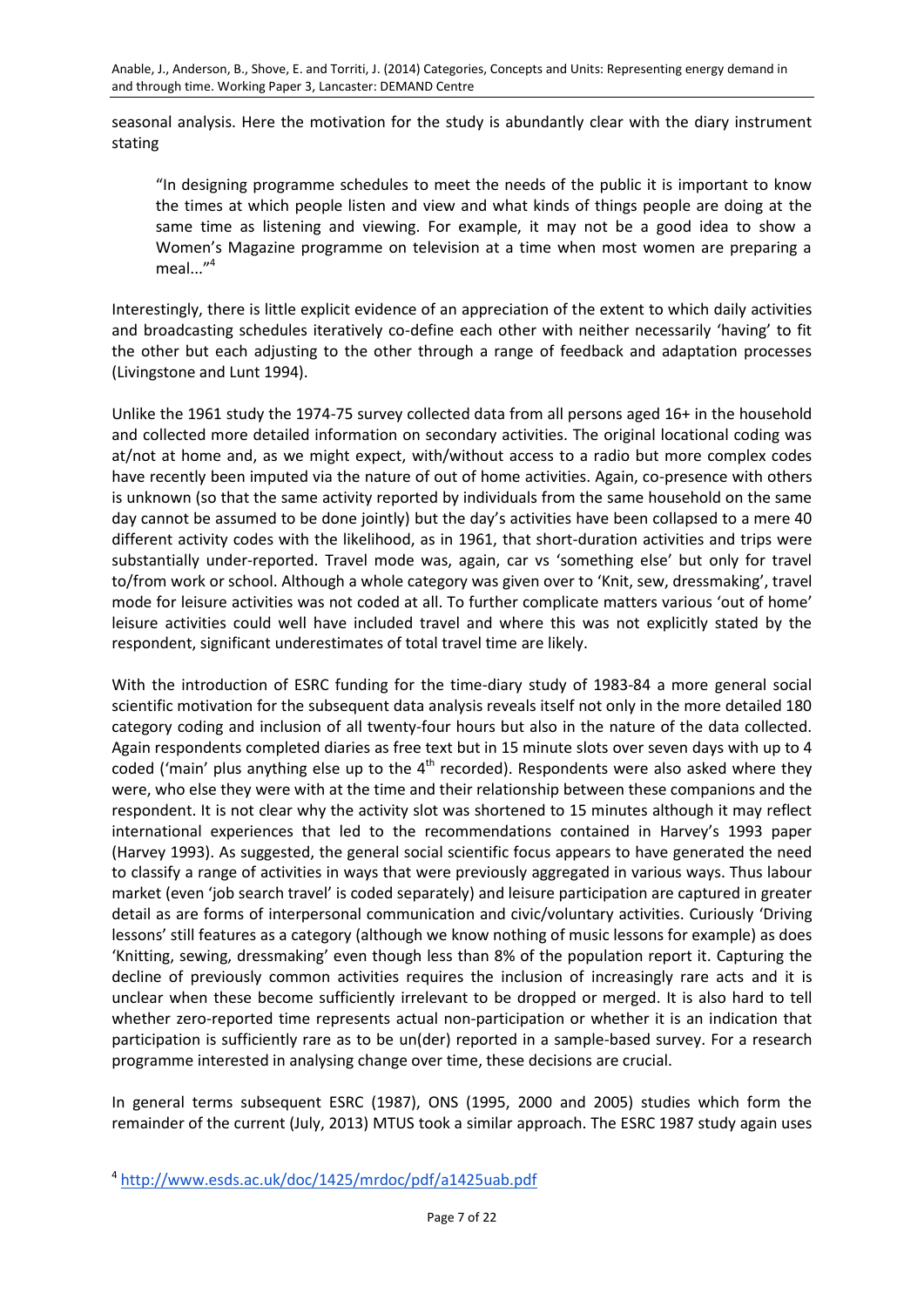Anable, J., Anderson, B., Shove, E. and Torriti, J. (2014) Categories, Concepts and Units: Representing energy demand in and through time. Working Paper 3, Lancaster: DEMAND Centre

15 minute activity slots with 24 hour coverage and detailed locational and co-presence. There is little change on the activity coding front with 'Driving lessons' still coded. It is at this point that we see the first reference to 'electronic mobility' through the coding of telephone conversations although it is interesting to note that 'Correspondence' has featured as an activity since 1961. Computers as tools for the completion of other activities (and as energy users) also appear in 1987 with 'playing computer games' being given a distinct code. There are further efforts to distinguish between educational activities, home paperwork, job search, home working and work brought home which do and do not involve the use of a computer (different codes were used depending on whether a computer was used). The separate coding of 'write by longhand or typewriter' and 'write on word processor' is also notable even though the distinction between longhand and typewriting was historically ignored.

As we move into the 1990s the Office for National Statistics implemented a lightweight 'yesterday' diary in May 1995 as a pilot for its contribution to the Harmonised European Time Use Survey (HETUS). The diary itself forced the selection of 1 of 30 activity codes (including 'Other') with no location or co-presence data and nothing on mode of travel. Paid work by those who normally travel was coded as 'at work' rather than travel, again potentially resulting in underestimates of 'travel time'. Of the 30, four codes are given over to varieties of computer use: games vs internet/email (rare in 1995) vs education vs work done at home. Interestingly explicit instructions for the children's diary state that "Time spent travelling to an activity or place... should be included as part of that activity itself"<sup>5</sup> making any estimates of overall travel time for children almost impossible. Here too the increasing preoccupation with children's ICT-mediated time is evident in the distinction between 'computer use for games' from 'for information, internet and email' or from 'for school work'.

Fortunately the 2000/1 first 'official time use' survey implementation of the full HETUS contribution expanded substantially on the 1995 pilot with a June 2000 to September 2001 sample period to enable seasonal analysis. The study was explicitly designed to "provide complementary data to existing sources such as the Labour Force Survey, General Household Survey and the National Travel Survey" (Short 2006) and was a response to identified gaps in current labour market statistics and especially with respect to the unpaid productive work of women. In addition as a contribution to HETUS, a minimum set of codes were specified by EUROSTAT. All individuals aged over eight in each sampled household were asked to respond to different versions of the diary and to record their activities in finer-grained 10 minute time slots. Secondary activities were recorded as was location and co-presence. Following the 1995 pilot described above, travel in the course of work was separately coded but in a manner considered complex by a later review (Short 2006). This is partly reflected by the post-hoc coding of 265 activity codes into a carefully designed hierarchy such that, for example, 9\*\* is 'travel', 91\* is work related travel and 911 is travel in the course of work whilst 913 is travel to and from work (commuting). This complex scheme was also used to distinguish between activities using and not using ICTs so that, for example, 371 codes household management (not using the internet) whilst 3722 codes for shopping for/ordering food online in contrast to 3723 which codes for shopping for and ordering clothing via the internet. Interestingly services provided by phone (e.g. banking vs booking tickets vs catalogue ordering) are aggregated with paper-based activities in 371 whilst distinctions between internet-based activities such as food shopping vs banking vs holiday organisation are maintained reflecting the then pre-occupation with teasing out different forms of online service provision. As a signifier of changing times, there was no longer provision for 'driving lessons' (now part of 'free time study') and sewing/knitting became part of 'handicraft and textiles'.

<sup>5</sup> <http://www-2009.timeuse.org/information/studies/data/downloads/uk/1995/wave7.pdf>p4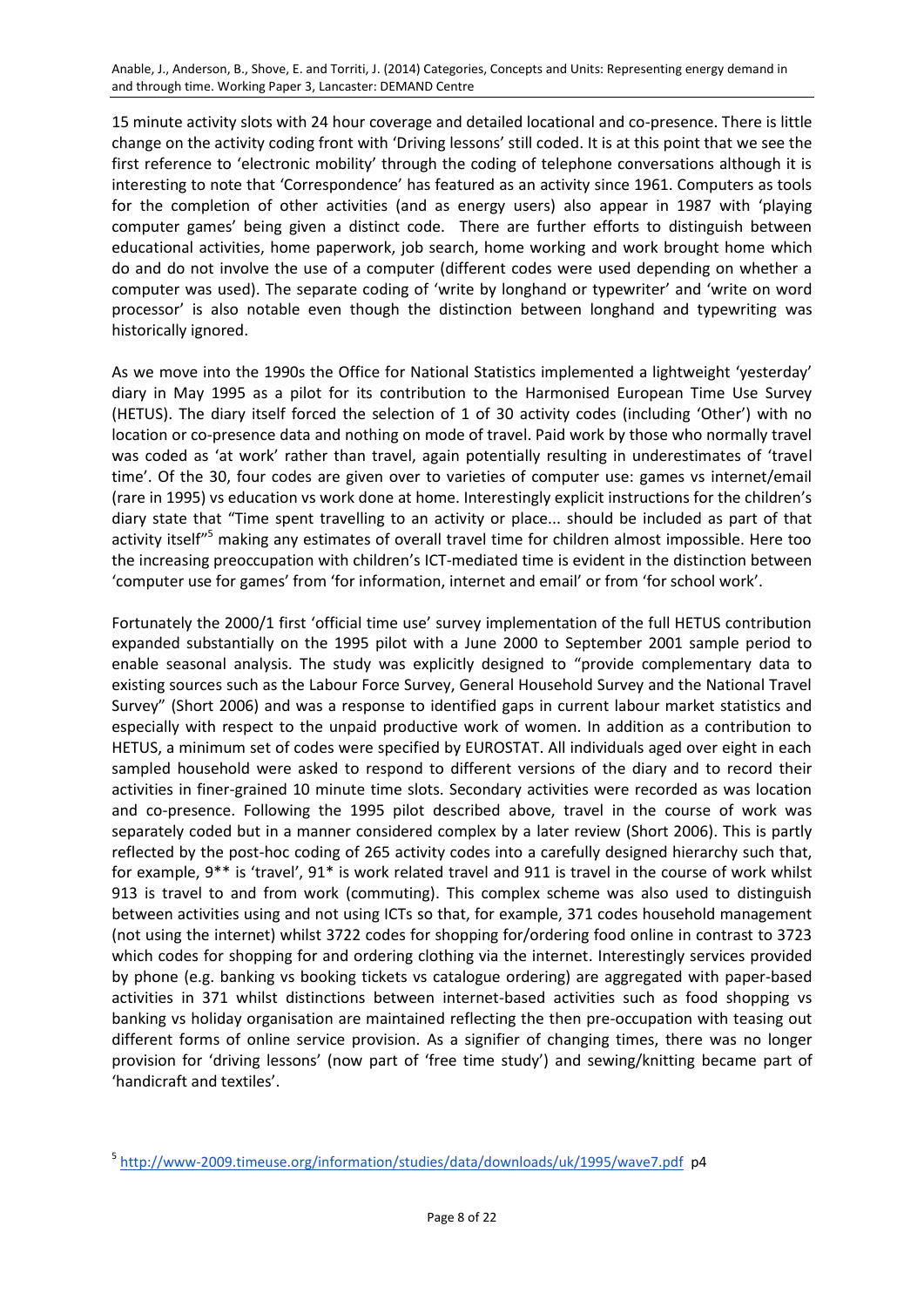Anable, J., Anderson, B., Shove, E. and Torriti, J. (2014) Categories, Concepts and Units: Representing energy demand in and through time. Working Paper 3, Lancaster: DEMAND Centre

As Short (2006) notes in her review of the study this plethora of codes is perhaps inevitable given the need to draw together multiple cross-departmental interests and justification for crossdepartmental funding in the situation where there is no specific funding source. In addition, and perhaps equally inevitably policy analysis requirements in 2003 when the data and suitable analytic resource was available were rather different from those anticipated at the time of commissioning. Nevertheless the ONS team report analysis for the (then) DfES on education and child related activities; for the DCMS (Media & Sport) on leisure, sport and cultural (non)participation; for the DoH (Health) on physical activity levels in the context of obesity; the DfT (Transport) as a way to review the effectiveness of the National Travel Survey and by the ONS themselves to determine levels of unpaid labour and the rate of churn between the paid and unpaid labour economies and the extent to which couples spend time together amongst other projects. Presciently the report also notes the potential use of the data to analyse consumption of fuels and water linked to the *timing* of the use of household appliances as well as the extent to which the time-use of household members is inter-dependent. Finally Short's review also notes the potential of using the timing of activities to analyse changes in activity patterns around life-stage transitions such as retirement - a point of potential inflexion which, amongst others, has been identified as a potential critical point for interventions to shift habitual, accepted ways of consuming (Browne, Medd, and Anderson 2013).

The most recent nationally representative UK Time-Use survey was carried out in 2005<sup>6</sup> by the ONS as part of its rolling omnibus surveys and again funded by a consortium of UK Government Departments (DCMS, DfES, DoH, DfT) and the ESRC. The study was intended to provide a limited and necessarily less costly and thus less detailed update on the 2000/1 data. Data collection was scheduled from March to December 2005 to enable seasonal analysis and as with the 1995 data, one respondent (aged 16+) per household was asked to fit activities for 1 randomly selected day into 30 pre-coded categories for each of the 10 minute slots. Secondary activities were collected with location coded as home vs elsewhere and although mode of transport is recorded in some detail, including distinctions between forms of public transport, there is no information on co-presence with others. The iterative design of codes is again revealing. Whilst child and adult care was previously captured when a respondent listed it as a main activity, analysts were now keen to know when a respondent was responsible for a child or other adult - such as through background caring or just in-home presence with younger children. Other changes of relevance include the use of the secondary activity to record computer use when the main activity was, for example, online shopping or email and the attempt to make clearer distinctions between different kinds of travel. Quite how modern practices of shopping or media consumption using a mobile device whilst travelling (and thus using energy in all sorts of ways) would be coded under this scheme remains an open question.

Overall these histories give a sense of how the raison d'etre of a time-use study, the interests of its prime funders and the method of implementation alter the nature of the information collected and the potential for subsequent secondary analysis. There is a clear tradition of diary methods and of coding different activities and there are common issues of co-presence and location with the basic unit of analysis being the individual (the diarist). Codes and categories change over time and for a variety of reasons meaning that the changing nature of practices themselves must somehow be untangled from the ontological drift of measurement methods and coding systems. Not only is the subject matter potentially changing but so are the terms in which it is defined and observed.

This becomes abundantly clear when we consider the work done as part of the creation of the Multinational Time-Use Study dataset which draws together all of the above datasets as well as those from a range of international sources (Gershuny et al. 2012). In order to provide the ability to compare the uses of time *over time and between countries*, the MTUS has had to undertake a post-

 ${}^{6}$  A new nationally representative time use survey is planned for 2014/15 (Fisher and Gershuny 2013).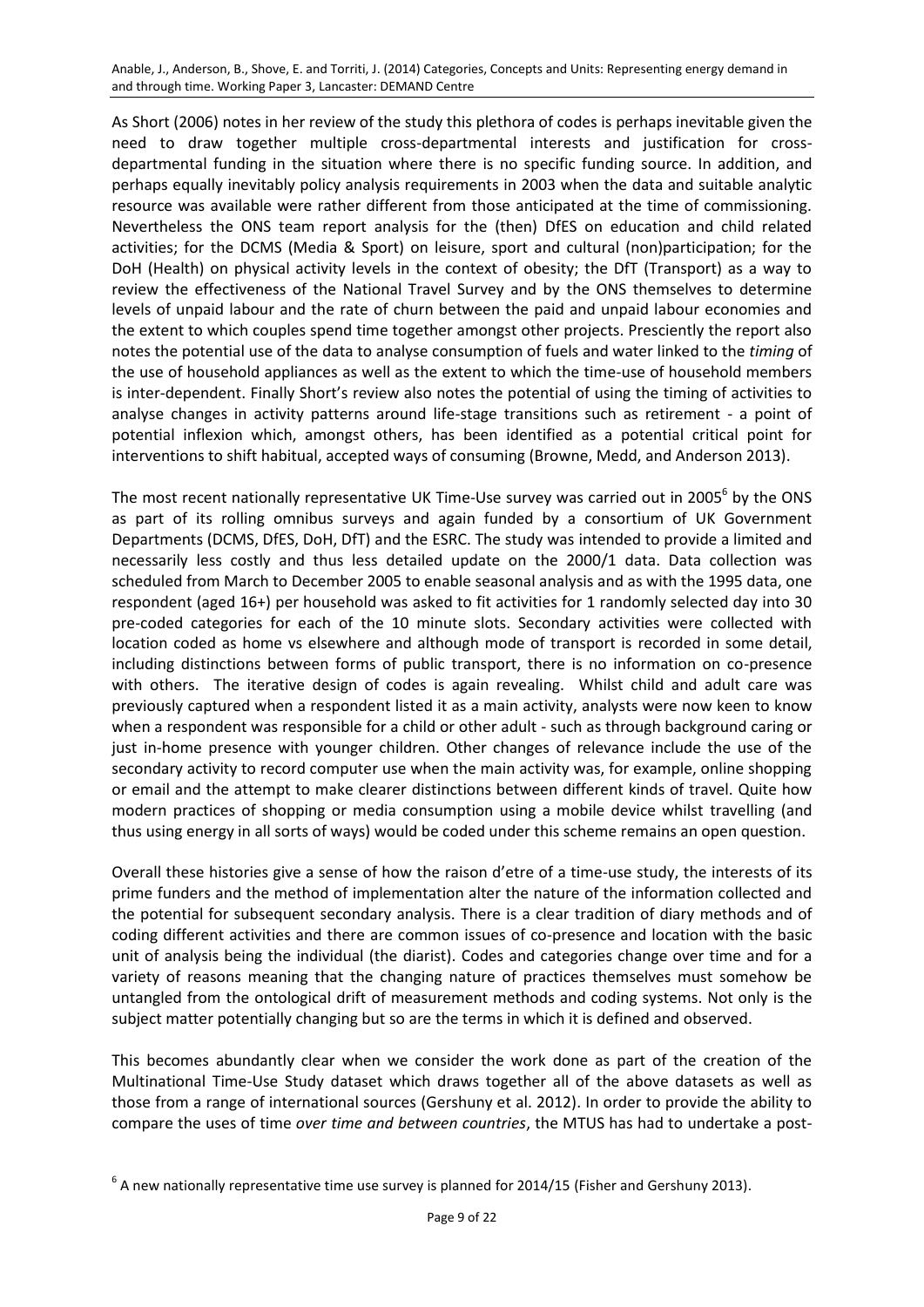hoc harmonisation process which has involved interpreting, condensing and where necessary imputing not just overall time use totals but in recent versions, specific activities at specific times of day. As studies of other kinds of data 'sharing' and transformation process have shown (Carlson and Anderson 2007), this entirely necessary process nonetheless throws up endemic ontological dilemmas that matter for those who use the data and for the types of questions it can be employed to address.

### *Travel diaries*

Surveys of personal mobility generally take the form of travel diaries with the objective of capturing the movements of respondents over a specified period. In addition to methodological issues (periodicity, target population, methods of data collection), many differences can be found relating to the reference period (one day or seven days), units of data collected (for example journeys or stages), specification of journey purposes, treatment of very short or 'long distance' trips, multiple movements within large facilities (e.g. shopping centres) and the treatment of escort trips and children's travel.

At the national level, data has been continuously collected (Battellino and Peachman 2003) for many years in Germany, The Netherlands and UK, and more recently in New Zealand, Italy and the USA in order to assess the significance of trends in transport behaviour. However, some countries have stopped conducting continuous surveys at the national level (Denmark) whilst others have recently started again (Sweden). Whilst the Netherlands has stopped the well-known Dutch Mobility Panel (LVO) after 10 waves, it still conducts the National Travel Survey on large samples (Ortuzar et al. 2011).

The first British NTS was commissioned by the (then) Ministry of Transport in 1965/6 and further periodic surveys were carried out in 1972/73, 1975/76, 1978/79 and 1985/86 with data available from 1972 onwards with the exception of 1975/76 where the response rate was too low. The survey covers personal travel within Great Britain by all residents of a representative sample of households thus excluding travel by people not living in households, such as students in halls of residence and tourists or other visitors from abroad. All members of the household (including children) were required to complete a 7-day travel diary of all personal travel within Great Britain, with an additional interview in the case of long distance trips for a longer period.

Since July 1988, the NTS has been carried out as a continuous survey with fieldwork being undertaken in every month of the year and with an annual set sample. The advantage of the continuous study is that research users are able to discern seasonal and cyclical movements as well as trends over time although it is interesting to note that as far as we are aware, there has been little analysis of within-week patterns of travel. In the past, the sample size was designed to produce reliable estimates of the main survey variables at GB level through the aggregation of data over a three-year period but from 2002, the sample size increased to about 15,000 households a year, to enable analysis for single years. The overall response rate in 2007 was 61%, but higher in the rest of the country (63%) than in inner (47%) or outer (55%) London (Anderson et al. 2008).

In general the NTS provides detailed information on different types of travel, where people travel from and to (country level), distance, purpose, what kinds of people are doing the travelling and how often. The NTS is the only source of national information on subjects such as cycling and walking which provide a context for the results of more local studies.

The travel diary was redesigned for 2007 following an extensive development study and respondents are now asked to record each journey or 'trip' and provide details of origin and destination, purpose,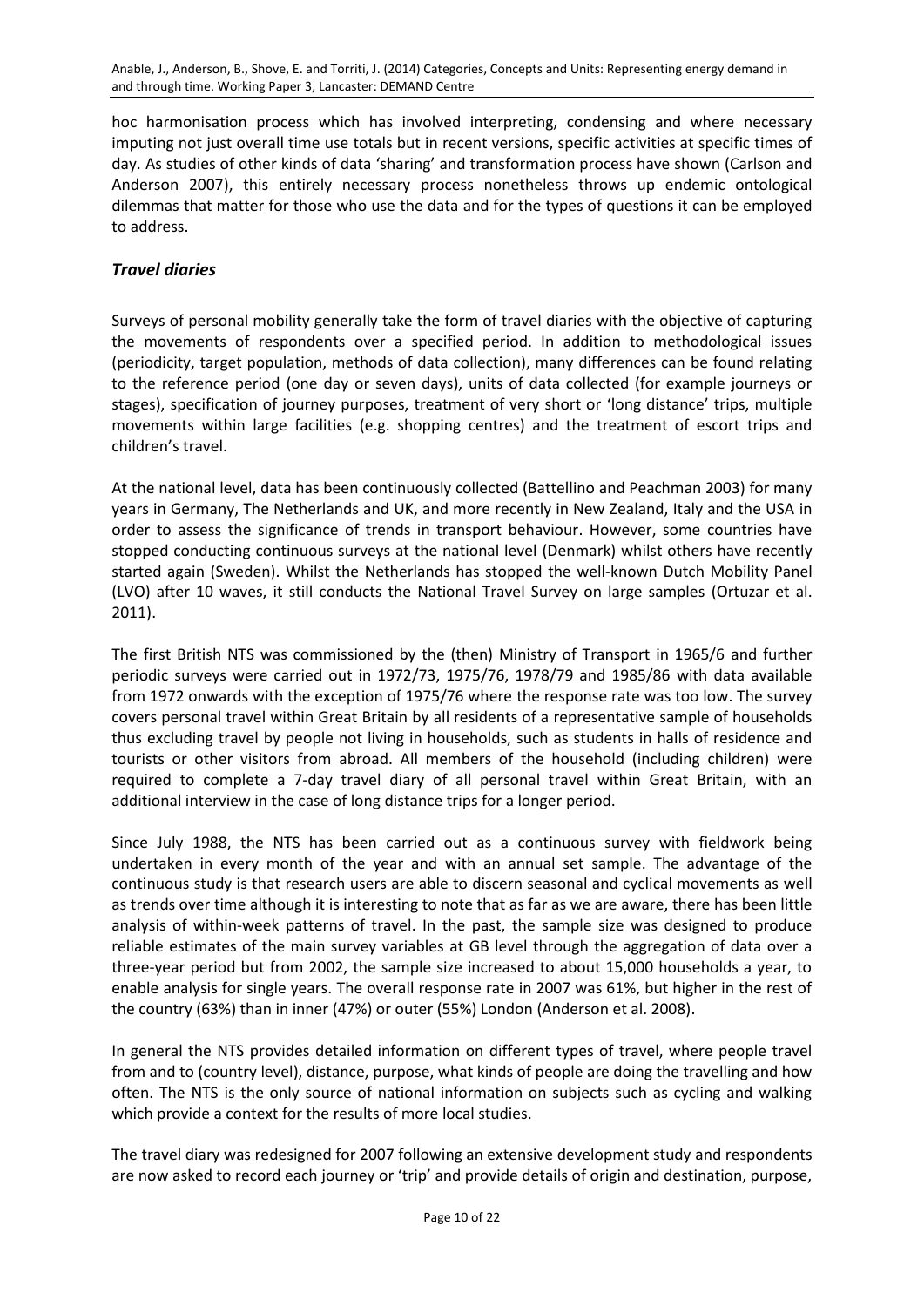mode, distance travelled, time, number travelling in their party, vehicles used, tickets used and cost. The diary is filled out by/for adults and children and in addition the adult version of the travel record asks respondents to detail any parking costs, road tolls or congestion charges paid when travelling by car, as well as indicating whether they were a passenger or driver. Memory joggers are also provided to help participants remember basic details when travelling without their diaries and on day 7, the child travel record asks whether the respondent spent any time in the street (e.g. playing, talking with friends and so on).

One of the greatest points of debate and of difference in how mobility is measured has to do with the definition of a journey. The controversy stems from the need – for purposes of measurement and analysis - to attribute a (main) journey purpose to movements which may involve multiple stages and multiple modes of transport and which may be undertaken for a variety of reasons consecutively or even simultaneously. Of course this also implies uncertainty about how to define the start time, overall trip time and time spent on each travelling 'stage'.

In 1965, a journey (then known as 'a trip') was defined as a 'one way course of travel having a single main purpose'. Where more than one mode of travel was used on a particular journey, each part of the journey using a different travel mode or each change of travel ticket constitutes a single journey 'stage'. However, the main difficulty arises in the identification of the 'main' journey purpose. As discussed below, in the earlier surveys, there was a hierarchy of journey purposes, meaning that for a multi-purpose journey, certain purposes were automatically deemed to be 'main' – for example, work takes precedence, and shopping or personal business is given priority over purposes other than work or education.

In later surveys, (from 1985 onward), the concept of a purpose hierarchy was used less rigidly and instead, the 'main' purpose was defined as the purpose without which the trip would not have been made. The respondent's own interpretation was the first point of reference, but the length of time spent at any 'destination' was also used to determine the dominant purpose. If a subsidiary purpose was included at a stop along the way but was not important enough to figure in this definition (e.g. stopping for a newspaper en route to work), it was disregarded. Whether one or more journeys were recorded depended on the overall purpose of the travel, on the time spent and on whether the stop on the way significantly affects how the person travels or where they go. If the person did two things at the end of the same trip, the respondent is asked to decide which constituted the 'main purpose' of the trip. These responses were used to determine the 'purpose to' for that trip and consequently the 'purpose from' of the next trip.

In addition to defining the main purpose, challenges arise from the various ways in which single purpose multi-stop trips have been treated. These are typically shopping trips in which people travel from shop to shop or business-related activities during in-work travel. In the earlier NTS surveys (1965 – 1975/6), a trip around the shops was omitted. In 1978/9 a trip around the shops was included as part of the original trip to the shops. In 1985/86, the term 'series of calls' was applied to trips made up of frequently broken travel between many stops – so that a trip to the shops, around the shops and back again was coded as three trips with the trip around the shops being coded as a series of calls trip. Such outings were later changed to only single stage trips (i.e. there and back) made for the purpose of 'shopping' or 'in the course of work', with separate analysis done on 'tours' (2002).

The emphasis placed on comparability of data generated by sequential waves of the NTS means that continuity has been maintained in how mobility is measured. This is especially evident in the measurement of journey purposes, which continue to this day to stem from the original 'core' journey purposes specified in 1965. Any variation has taken the form of some disaggregation of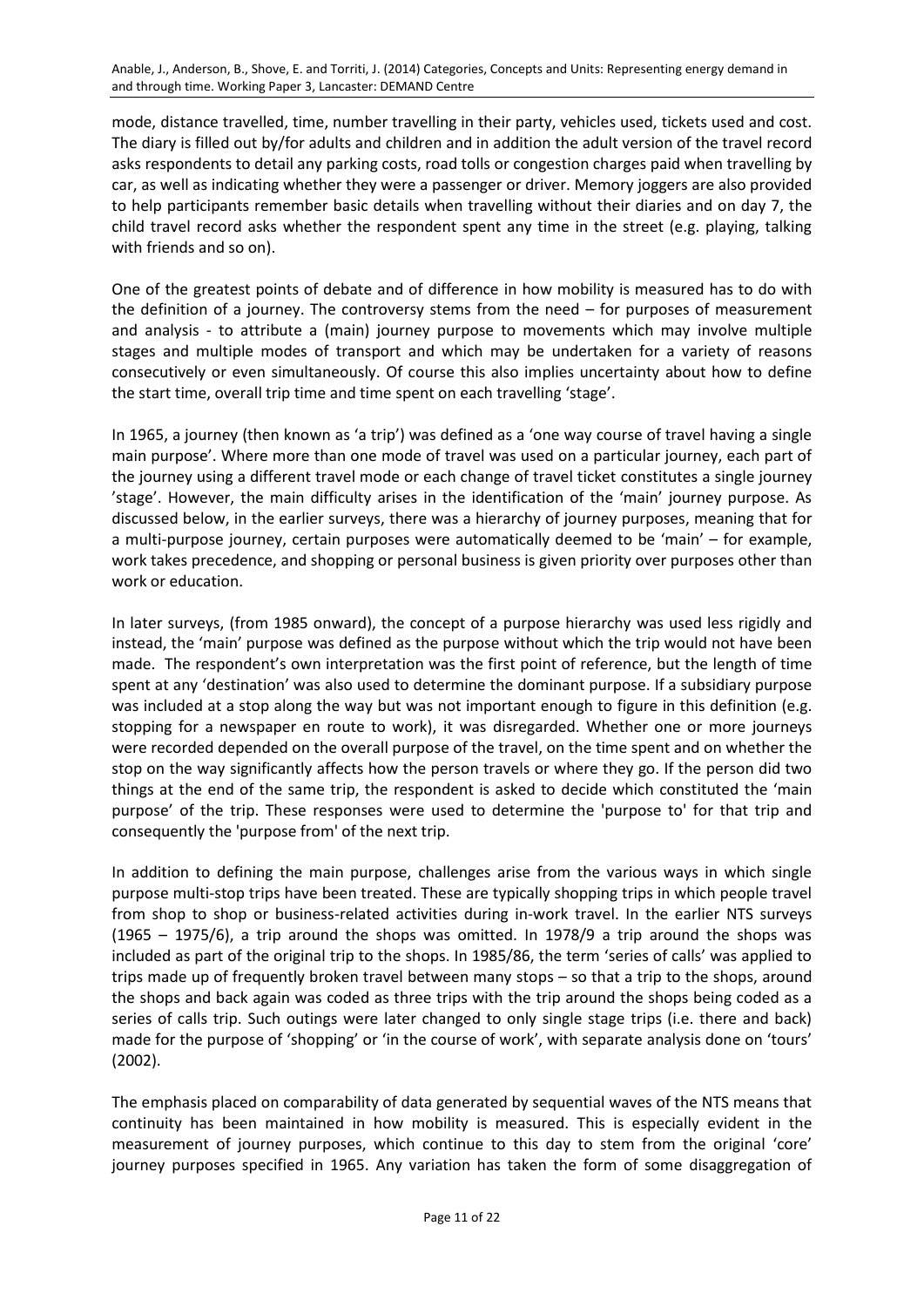'super' purposes into a few constituent activities. As a result, the purposes defined in the early years of the survey had disproportionate influence on the long-term measurement of mobility and on related forms of conceptualisation, understanding and policy. On the other hand, the journey purposes that were initially specified were sufficiently broad to accommodate subsequent more detailed specification.

The following paragraphs show how categories have been defined and sometimes sub-divided, starting with journeys to and from home.

'*Home'* trips are coded according to the main reason why they were made. Each trip is assigned two codes reflecting the 'purpose to' (i.e. the reason the respondent went to somewhere) and the 'purpose from' (i.e. the reason the respondent was at the place where they are travelling from). The overall purpose of a trip is normally taken to be the activity at the destination, unless that destination is 'home' in which case the purpose is defined by the origin of the trip.

*Work/commuting* is used only for trips to or from the respondent's usual place of work and home. All other work trips must be coded 'in course of work'. If there is no usual place of work, all travel to work is classified as in the course of work. Work trips made by respondents with no fixed workplace (for example, site workers, travelling salespeople) are always recorded as being 'in course of work'. Teleworking was added in 2002.

Trips made in the course of *work/ business* covers all trips made as part of the respondent's paid job and which are to/from a place other than the usual place of work. However, journeys made in the course of work which are solely for moving goods (including small packages delivered by a messenger) or for moving the vehicle itself, are excluded. The associated outward or return trip without the goods is also excluded unless there is a different underlying purpose. Also excluded are the journeys made by conductors, guards, drivers of public transport since the drivers and other staff had no purpose of their own in going to the destinations. However, journeys made by commercial travellers and sales reps in the course of their work are usually included since the main purpose is for them to reach their destination.

*Other work* trips cover all other trips to work and work to home. These few trips are often amalgamated with other personal business trips since they often involve returning to work after a visit to the shops etc.

Education related trips cover school children and students' journeys to and from their schools/colleges. This category is used for full-time students, students on day release and part-time students following vocational courses although the previously mentioned exclusion of full time students who do not live in households should be noted.

From 1998 *shopping* has been separated into 'convenience' and 'goods'. Where food and other goods are bought together, the respondent is asked to say which of these two categories defines the 'main' purpose of the trip. Journeys are included whether purchases are made or not (i.e. window shopping is included). Services such as opticians or hairdressers are excluded, being covered by personal business. Frequently a shopping trip will consist of three trips; i) one to the first shop, ii) a 'series of calls' from the first to last shop and iii) a trip from the last shop. In the earlier NTS surveys (1965 – 1975/6), a trip *around* the shops was omitted. In 1978/9 a trip around the shops was included as part of the original trip to the shops (leading to an increase in recorded instances of shopping and personal business). In 1985/86, the term 'series of calls' was applied to trips made up of frequently broken travel between many stops – so that a trip to the shops , around the shops and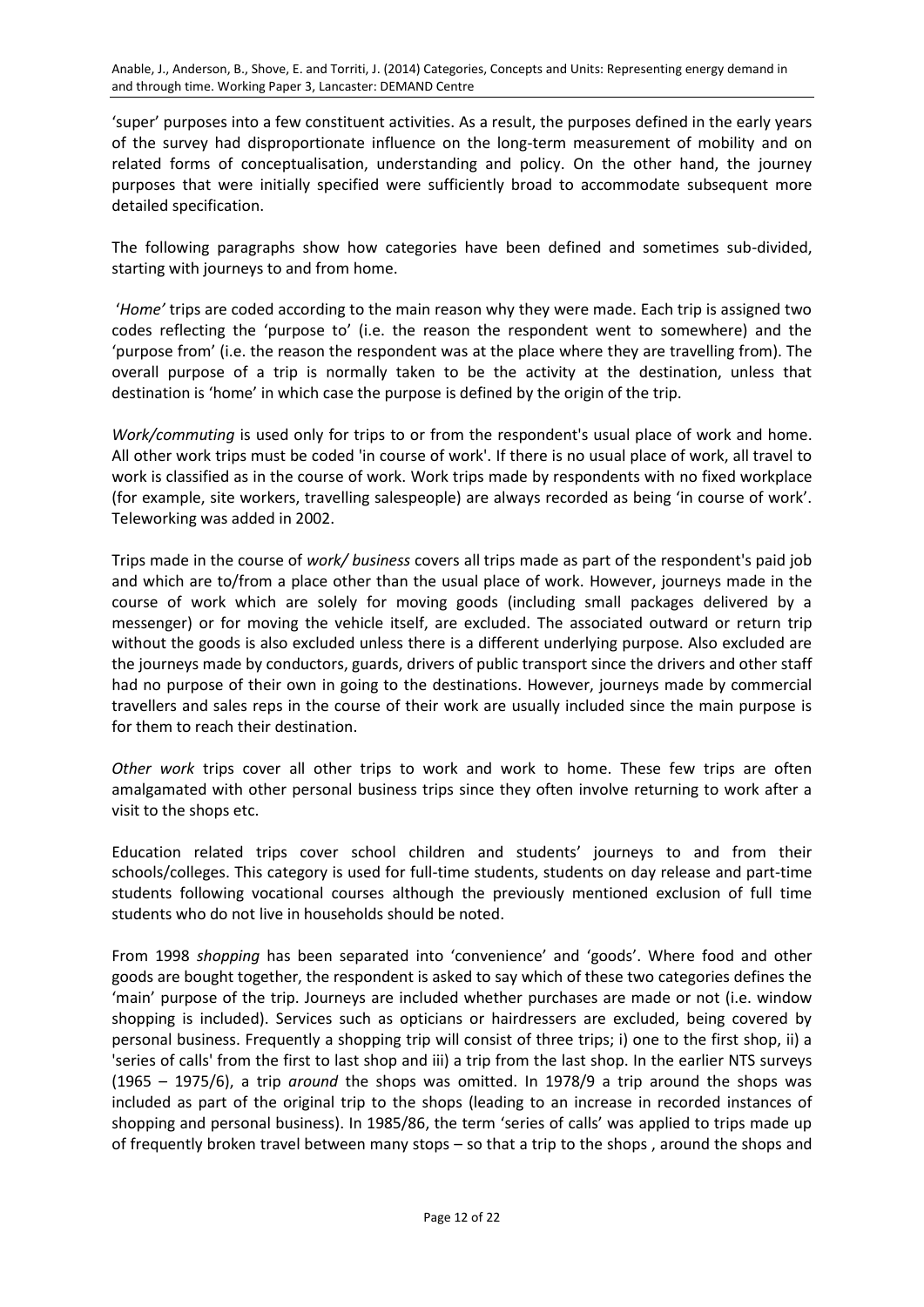back again was coded as three trips with the trip around the shops being coded as a series of calls trip.

Journeys to services other than shops such as to hairdressers, launderettes, banks, doctors, libraries, church etc are coded as *personal business*. In 1985/86 an extra category was introduced for personal medical business including visits to the doctor, dentist, optician, chiropodist, chemist (to collect a prescription for oneself) and hospital (but not just to visit). If the purpose is the medical care of other people, the purpose is coded as personal business – other.

*Entertainment* has undergone many changes over time. It initially included all types of social activities excluding 'public events' but including trips to cinemas, theatres, dances, bingo, art galleries, museums, political meetings, trade union meetings, club activities, non-vocational evening classes and keep-fit classes. It also applies to trips to watch sports, or to take part in certain indoor sports and games such as table tennis, darts and snooker. Sport was divided into 'watching' and 'participating' in the 1975/76 survey but this was changed again in the 1985/97 surveys so that watching sport was included in a category combining entertainment and public events. Eating and drinking has also been subdivided to separate eating as a social occasions from eating 'alone or at work' (the latter is included now under personal business).

In recent years *personal social* has been refined to distinguish between visits to friends or relatives in their home (although stays of more than 4 nights is considered a 'holiday') versus trips to meet friends elsewhere than in a private home. In this last case ('other social'), the main purpose must be to socialise with particular persons rather than to visit a particular place or event.

*Other personal travel* was subdivided into holidays or day trips in 1975/76. Holidays were defined as involving 'at least one night away from home for leisure/recreation purposes' (but only that part of the trip made in Great Britain). In 1978/79, holidays excluded staying with friends or relatives for 1-3 nights – instead, these short stays with friends were coded as social. A visit to friends or relatives that involves an overnight stay of four nights or more is also coded as 'Holiday base'. Day trips are trips for pleasure purposes within a single day but not codeable as social, entertainment etc. This definition applies where the trip itself is the pleasurable activity (e.g. a scenic drive, non-specific sightseeing or simply 'going for a walk').

Finally *escort* journeys are those where the main purpose is to escort another person such as taking a child to school or collecting people from the railway station. *Other non escort* journeys are trips that cannot be coded into of the named purpose categories e.g. Persons learning to drive.

Although data is collected from respondents as part of a household travel survey, the format of the NTS diary and most analyses are such that each journey is taken to be the responsibility of one person in the household. This leads to further complications and assumptions about the primary purpose of the journey. For example, it is almost impossible to say whether accompanying persons are simply tagging along or are they the reason for the journey in the first place. In earlier surveys, escort trips were not a discrete journey purpose. Instead, purpose was coded as the purpose of the person being accompanied – this meant that education, personal business and shopping were boosted in earlier surveys. In 1985/86 an 'escort' code was used when the respondent had no purpose other than to escort or accompany another person. Thus 'escort' is used either for a mother escorting her son (who has a purpose of his own) or for a son tagging along with his mother (who has a purpose of her own). In such cases it is necessary to know the purpose of the person being 'escorted' as well as the fact that the main purpose of the trip is to 'escort' someone. If there is any doubt about whether the person had a purpose of his own, then the escort code is not used. The 1985/86 technical report gives two examples: (i) if a husband drives his wife to the shops and stays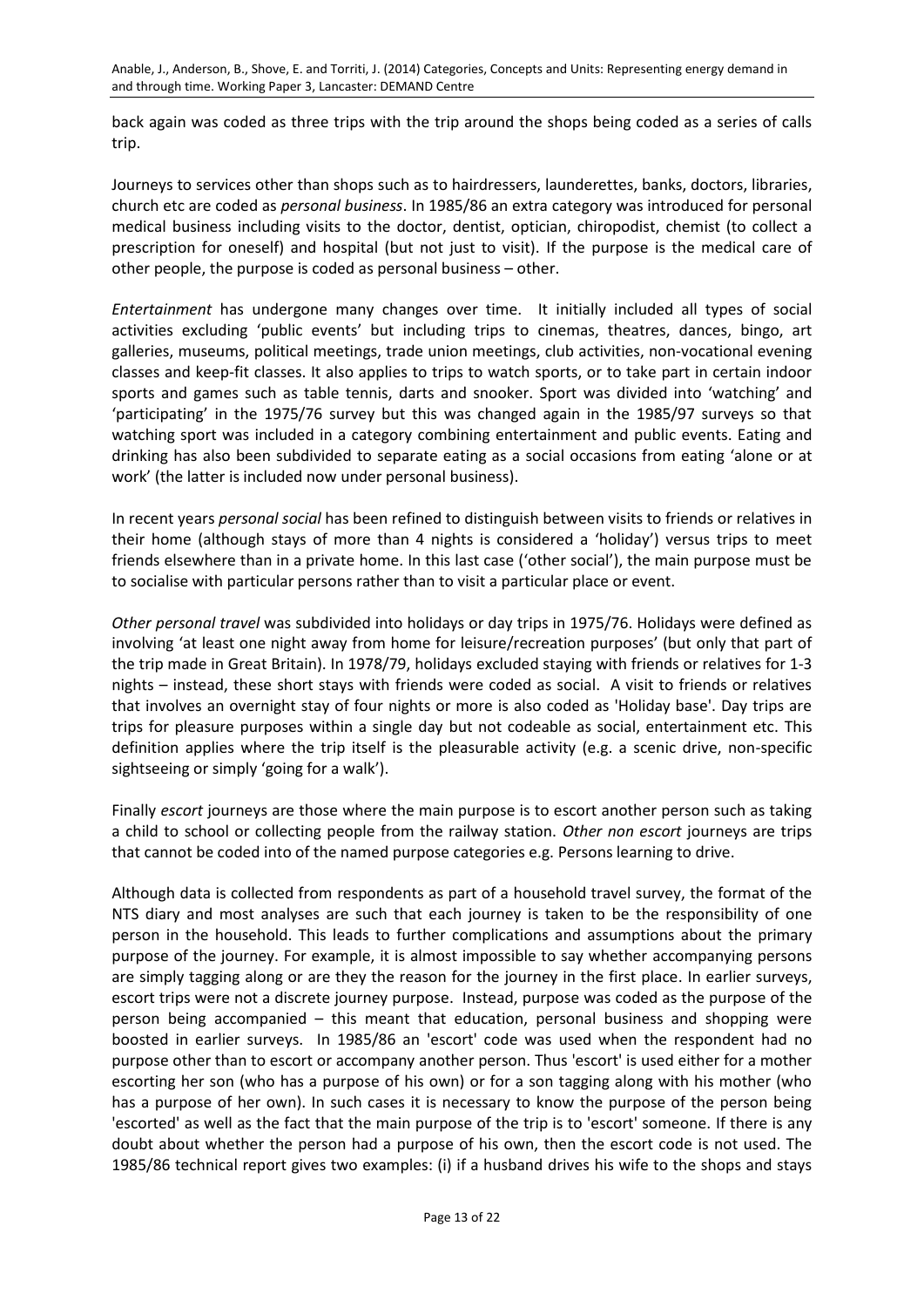with her, then he is regarded a shopping since it would be difficult to distinguish whether he is escorting, accompanying or actually shopping (ii) in the case of a young girl with her father on a shopping trip, the girl would be coded as escort/ accompany if she had no purpose of her own in being there other than to be with her father. However, if he was buying her a coat and it was necessary for her to be there to try it on, then she would be coded as 'shopping'.

The use of the escort category demonstrates the challenge of measuring and understanding simultaneous activities within the household. The advantage of undertaking a household-level survey is somewhat eroded by the need to allocate 'responsibility' to one individual – a strategy that makes it difficult to identify simultaneous activities and journeys involving several members of the same household.

The notion of distance is also central to national travel surveys and transport modelling. In measuring mobility, long and (very) short distance trips are both problematic, causing debate about what can be regarded as daily mobility and indeed, what counts as a valid 'journey' to measure. Since its introduction, the UK NTS has repeatedly changed the definition such journeys and the information it has collected about them. For example, there continues to be an ongoing debate about how best to measure walking, particularly short walks and walks 'for their own sake'. In the first NTS, walks under a mile were not included at all. In subsequent surveys there were differences in whether walks under 50 yards were included depending on whether they took place at the beginning, middle or end of a journey. The current situation is that walks over a mile are included in each day of the travel diary, but shorter walks are included on the  $7<sup>th</sup>$  day only to reduce burden on respondents. This means that very short walks can only be analysed in the aggregate to ensure all days of the week are covered. It should also be noted that walking is only included if on the public highway. In other words, to be included it must take place 'along a public road, associated footpath, on a paved or tarred footpath or public area with unrestricted access'. Walking a dog or just taking a stroll is included if it takes place in these public places.

National Travel Surveys dedicated to daily mobility are generally the only source of information about long distance travel in many European countries (e.g. in Denmark or Netherlands). This is so despite the fact that it is very difficult to obtain representative statistics on long distance travel even with relatively big samples. Because the movements involved are rare, that long reporting periods are required to increase the chance that respondents will report at least one journey. In most national travel surveys, additional modules are dedicated to long distance travel (Frei, Kuhnimhof, and Axhausen 2010). The decision to use distance as a criterion is widely accepted in transport planning but the exact cut-off (what is 'long'?) and type of distance (crow-fly or network distance) have never been harmonized and vary from country to country and survey to survey.

In the NTS, long distance journeys (LDJs) have consistently been defined as journeys over 50 miles or more within Great Britain. This is interesting in itself given the fact that average journey distances have increased substantially over the 50 years of the survey's existence. In recognition of the fact that long journeys are less frequent and would not be adequately captured by a one week travel diary, the NTS has asked respondents to separately record these trips for a period prior to the diary ranging from 3 weeks (from 1992 – 2010) and currently to one week prior, with a maximum of 40 such journeys allowed.<sup>7</sup>

 $<sup>7</sup>$  However, in 2010, the number of LDJs reported in that week (5,301) was lower than then number reported in</sup> the travel diary (6,653), demonstrating the challenge of asking people to recall information. As the information collected in the travel diary was likely to be more accurate, the LDJ records were weighted so that the number of LDJs reported on each day equalled the average number (for a day) reported in the travel diary.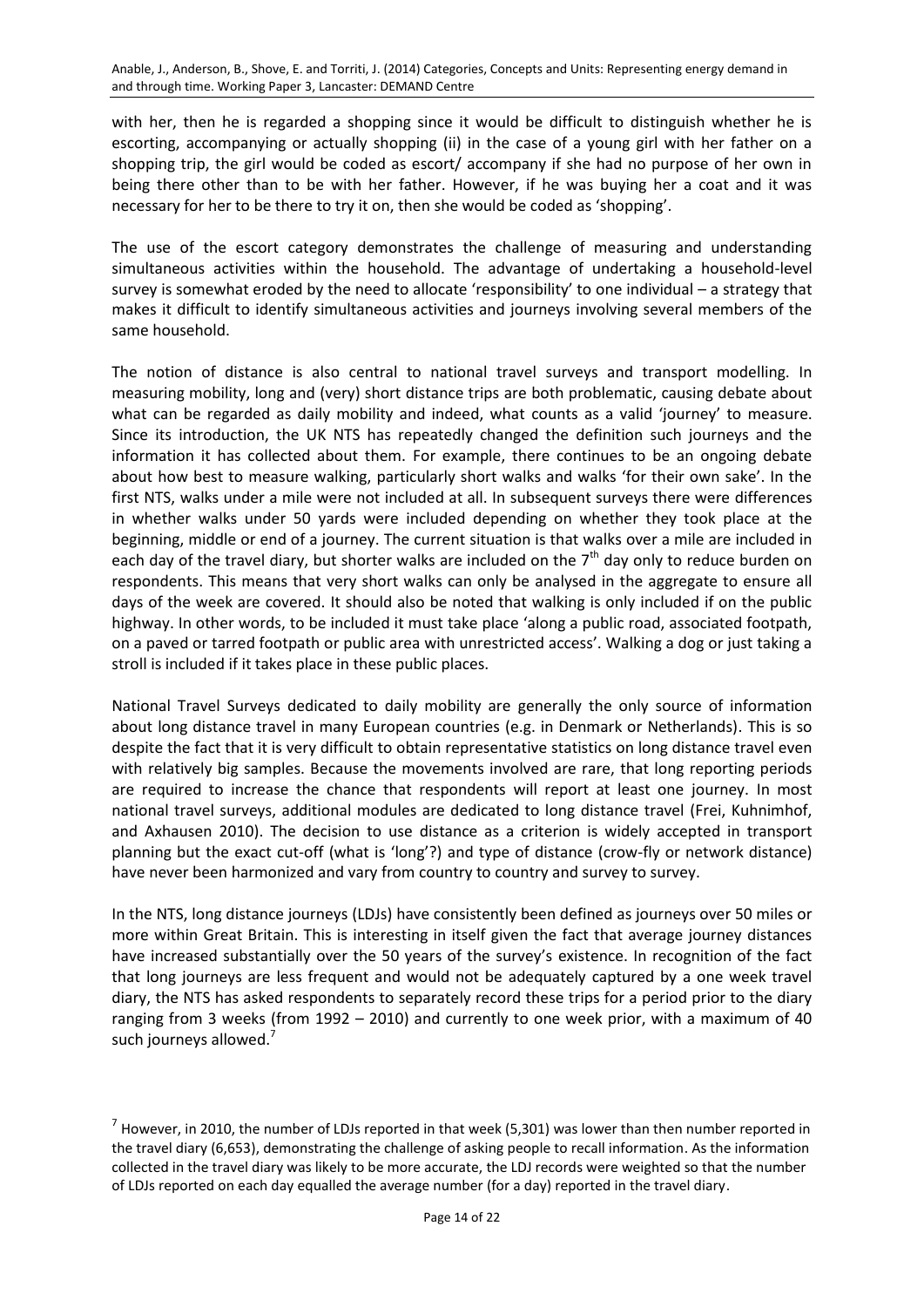Frei et al. (2010) make the point that there are other elements of underreporting in relation to long distance journeys. Such trips often involve fragments of movement (e.g. walking through airports) but "it is impossible to ask the respondents to report all movements undertaken during a multi-day long distance journey".

Reviewing the history of how a journey has been defined and measured in the UK NTS (with similar debates surrounding all national and metropolitan level travel surveys) reveals some of the struggles involved in capturing (daily) mobility and what it is for. Technical reports and policy statements accompanying these data collection exercises revolve around a remarkably stable agenda, the focus of which has not changed over many decades. The consistent ambition is to capture all the movements of respondents for at least a day but as this review reveals, a very large number of movements are actually *excluded* – these include very short journeys, those not on the public highway, those not carried out by 'conventional households' or tourists from abroad, those within large facilities such as shopping centres, factories or airports, movements abroad and whilst on holiday, travel as part of work (delivering goods) and to some extent, those which involve accompanying or escorting other people. In addition, whilst it is possible to match data from different members of the same household – and so discover which journeys are made together there is no way of knowing about non-household members with whom respondents might share their trips.

In addition, the requirement to define the 'main' activity and the 'main mode' on multi-stage journeys undermines the potential significance of subsidiary purposes and sequences of activities. For instance taking children to school on the way to work does figure as a purpose in its own right – a feature that in part explains why NTS data indicates that the school run accounts for just 2% of car distance travelled. Other data, including the fact that roads are substantially quieter during school holidays suggests that school runs are being analytically subsumed beneath commuting trips. Just as problematic, the focus on main purpose makes it almost impossible to 'see' the changing bundles of activity of which wider practices of commuting or parenting are composed.

Travel surveys are preoccupied with journey purpose and with broad economically oriented categories such as work, education and shopping. These purposes are themselves often ill-defined so that all types of shopping (for example) are equal and social/leisure categories are muddled even though they account for just under 50% of all distance travelled (Anable 2002). Further, there is no sense of what travel time is used for by those not actively driving. Thus whilst the main journey purpose might be work, the main activity on the journey might be reading the newspaper, working, socialising or sleeping. In addition, the attention given to the purposes flanking the main part of the journey is so limited that it is almost impossible to gain an understanding of how mobility is immersed in the details of daily life.

Overall, methods of measuring mobility suggest that transport research and planning is based on a very narrow set of perspectives. Most of the models used in transport planning treat the transport system as an independent entity and assume that travel behaviour is primarily a function of transport system characteristics (origins, destinations, time and distance). NTS data is used as input to the National Transport Model to produce results which appear plausible as predictions. However, very few long term validations of such models have been made. This results in a circular pattern in which data is collected about trips and purposes and in which decisions are subsequently framed in terms of mode, destination and timing. As a result there is tendency to concentrate on the transport determinants of trip frequency and to view these as part of the overall structure of travel 'choice', taking little or no account of inter-relationships between the practices of which daily life is made, or of the relationship between these and the forms of mobility they entail.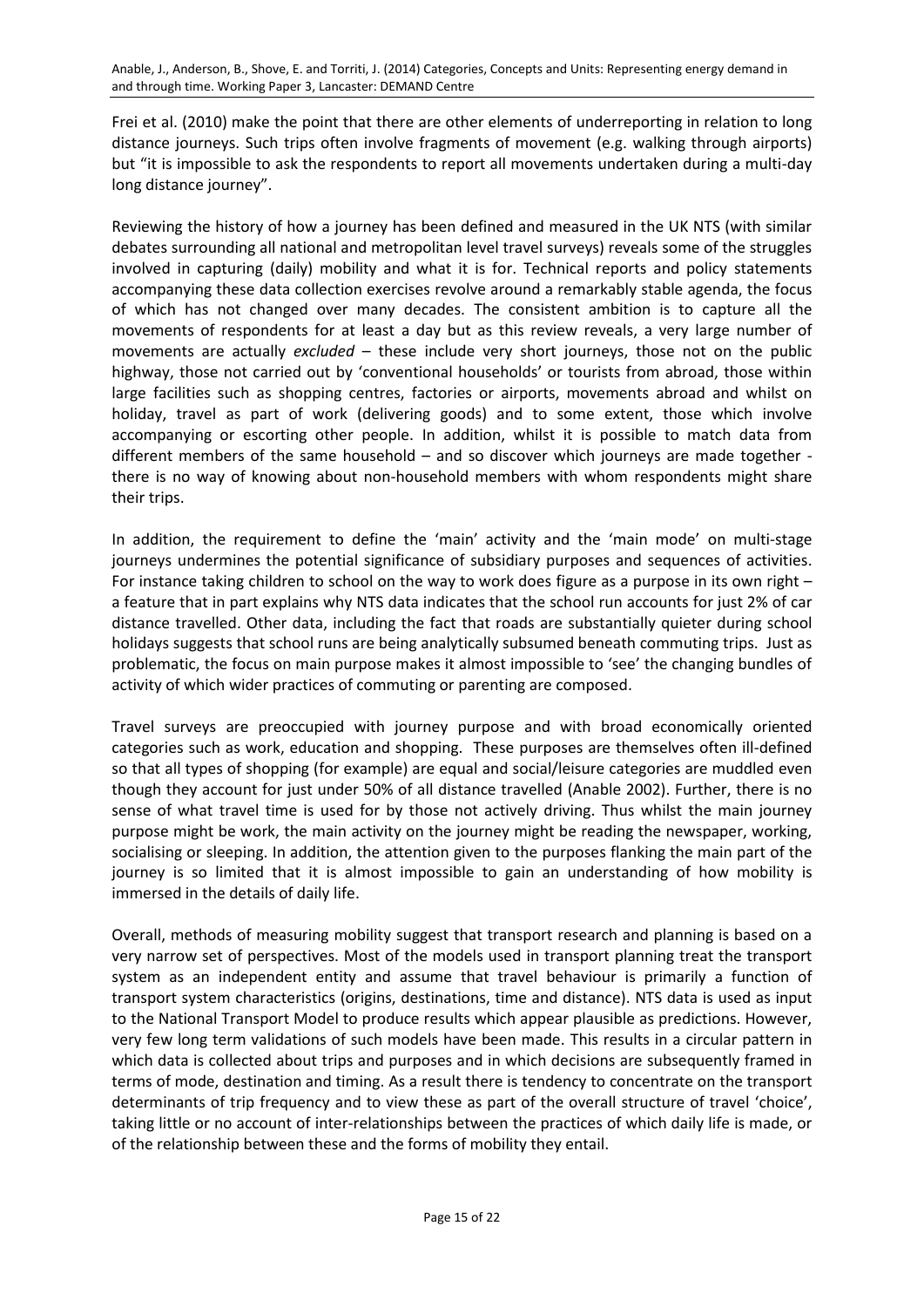# **Representing energy demand**

For those caught up in the flow of daily life, distinctions between time use, mobility and energy demand make no sense: one topic blurs seamlessly into the next during the course of the morning 'rush hour', when shopping and planning an evening meal, or when putting children to bed. By contrast, the categories and units around which data collection and analysis revolve depend on much sharper forms of demarcation and on lines of enquiry grounded in specific methods of framing correspondingly specific problems.

Starting with the deceptively simple challenge of finding out what people are doing, when, where, for how long, and with what implications for energy demand, we discovered that potentially useful energy and mobility related data have been collected in ways that reflect contrasting methodological, political and practical traditions. Not only does each field have its own view of 'the problem' but each has an evolving political history of objectives, funding arrangements, policy priorities and institutional interests. These keep each view in place and keep them apart.

Not surprisingly, national statistics speak to the concerns of the 'state'. This is perhaps most obvious in the case of travel data, the dominant purpose of which has been to measure the 'need' for transport infrastructure and investment. In addition, there is a consistent, if implicit focus on economic productivity: with travel as with time use data there is a tendency to foreground employment and societally or morally 'good' journey purposes and/or uses of time. The dominant concerns of the energy field are harder to detect but there is no mistaking a preoccupation with energy as such, and with the technical efficiency of buildings and appliances. It is only in this context that it makes sense to invest in datasets which include measured minute by minute electricity consumption for samples of households over periods of months and even years (Richardson et al. 2010; Zimmerman et al. 2012), but which provide *no information at all* about what people were doing or what practices lie behind the measured consumption. In bringing some of these threads together, Table 1 provides a simple but powerful representation of just how different these traditions are.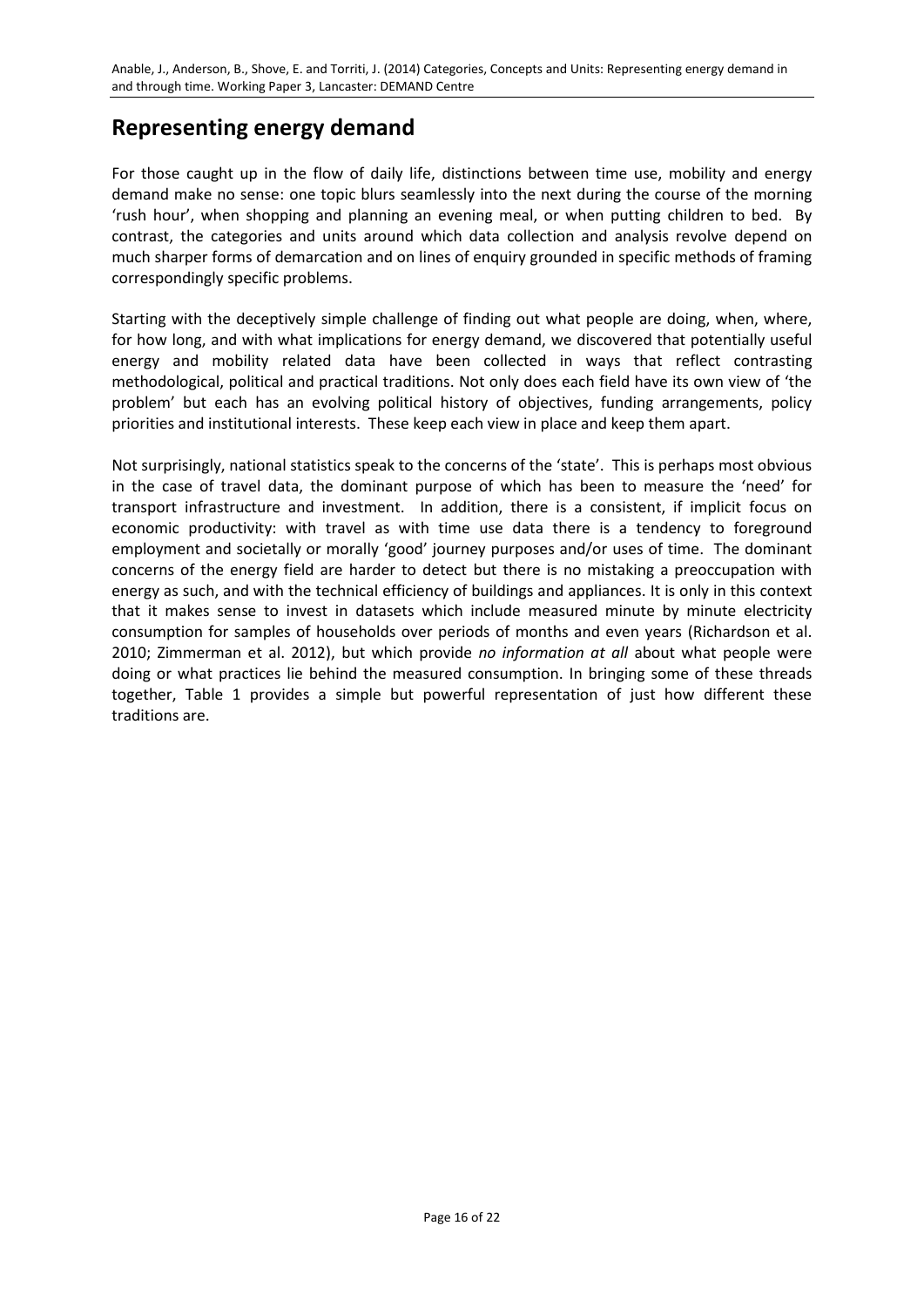|                                                       | Energy/buildings                                                                                 | <b>Time</b>                                                      | <b>Mobility</b>                                       |
|-------------------------------------------------------|--------------------------------------------------------------------------------------------------|------------------------------------------------------------------|-------------------------------------------------------|
| Units/scale of<br>measurement                         | W/kW, seconds, minutes,<br>half-hours, quarterly,<br>annual                                      | 10 minute slots                                                  | 'travel events' across a<br>day/week                  |
| <b>Purpose of activity</b>                            | Often unspecified: likely<br>to include heating,<br>lighting, using appliances                   | Represented in coded<br>categories                               | Represented in coded<br>categories: much debate       |
| <b>Duration</b>                                       | Days, weeks, years<br>Estimates (appliance use)                                                  | Itself the topic                                                 | Journey time                                          |
| <b>Timing</b>                                         | Peak / off peak, seasons,<br>week days                                                           | Recorded, could be<br>analysed, often not                        | Detailed information start<br>and end times.          |
| <b>Frequency</b>                                      | Rarely considered                                                                                | Not much insight due<br>to 1-day diaries                         | Hard to handle infrequent<br>(long distance) journeys |
| Individual/household/<br>collective units of analysis | 'Meter' or 'appliance' as<br>aggregator of demand.<br>Disaggregation to<br>individuals/acts rare | Individual - some<br>data on co-presence                         | Individual plus-<br>escorting/accompanying            |
| Multiple purposes/multi-<br>tasking                   | Rarely considered other<br>than through aggregation<br>of appliance use                          | Primary and<br>secondary activities<br>are sometimes<br>recorded | Primary and secondary<br>purposes                     |
| <b>Virtual living</b>                                 | Rarely considered to date                                                                        | Internet use,<br>computing                                       | Teleworking (from 2002),<br>ordering online.          |
| <b>Spatial reference</b>                              | Rooms within the home                                                                            | Home and away                                                    | Only away from the home                               |

| Table 1: Data on energy, time and mobility - comparing units, categories and themes |  |  |  |  |
|-------------------------------------------------------------------------------------|--|--|--|--|
|-------------------------------------------------------------------------------------|--|--|--|--|

In retrospect, the goal of somehow 'joining up' studies of energy and mobility using the 'native' data appears to be somewhat naïve. As we have described, such a project runs into the immediate difficulty that issues of *demand* are conceptualised in radically different ways across these fields. As a result it is difficult to see how we might bridge between the data that has been collected to date.

On the other hand, our comparative review has drawn attention to a handful of shared concerns. For example, it is evident that interactions between people in space and time are persistently complex and routinely difficult to 'measure' and analyse. 'Multi-tasking' – where one activity is engaged in 'at the same time' as another is rarely addressed in travel surveys which seem to assume that 'travelling' is the only thing one does whilst on the move. Not only does this have implications for the analysis of the timing of energy use (e.g. media use on the move), it is also relevant for understanding and analysing instances in which the timing of energy consumption from the service provider's point of view (e.g. when mobile devices are being charged) does not correspond to the timing of energy consumption from the users' point of view (e.g. when such devices are being used).

Whilst most recent time-use studies provide some detail on secondary activities, the inevitable condensing and homogenisation of detailed activity codings in harmonised studies reveals the difficulty of analysing subtle yet significant changes in the co-performance of practices over time. As an example, understanding how novel practices involving 'mobile energy' evolve, and how these are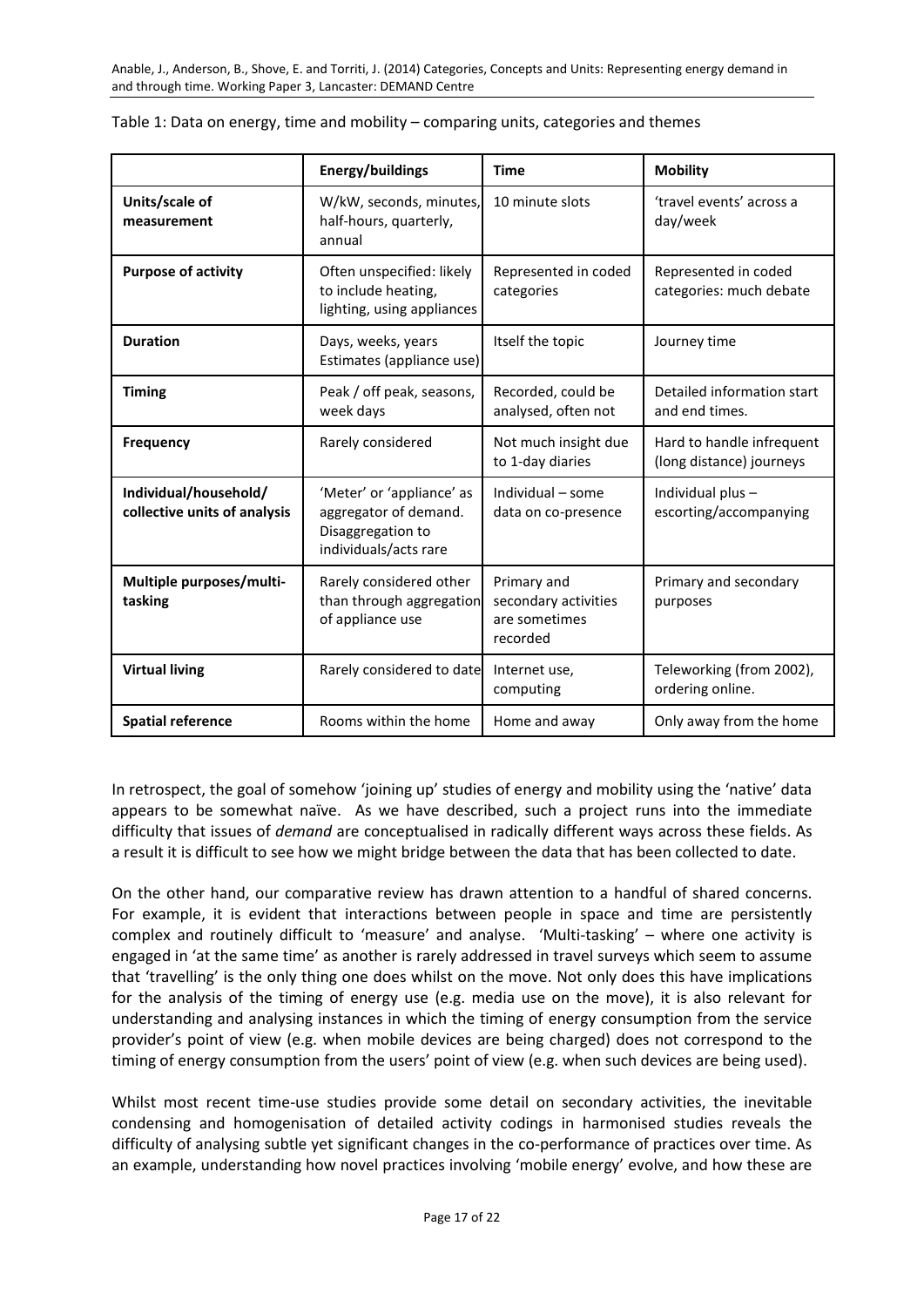woven into new and existing patterns of travel/mobility may be hard to detect in any meaningful way. This is made doubly difficult by the conspicuous lack of regular cross-sectional (Fisher and Gershuny 2013) or indeed longitudinal time-use data with which to analyse trends on a year by year basis. The absence of longitudinal data in particular, with the exception of a small scale ICT-focused panel from the late 1990s (Anderson 2005), means that we have little in the way of data to help us understand how practices and their consequent energy demands change as a result of (or as a precursor to) lifestage or lifestyle changes, changes in household composition or forms of accommodation.

A second cross-cutting theme has to do with the integration of time use and energy monitoring data and with the potential for unravelling adaptations in practices and substitutions in energy use. We cannot, for example, assume the simple nexus of appliance <-> practice. The same appliance may be used in different ways for different practices and, conversely, different appliances can be used to support the same practice. One only needs to consider variations in cooking practices or in the use of a refrigerator (Hackett and Lutzenhiser 1985) to appreciate this and to see why a focus on appliance-only data cannot tell us all we need to know about the changing meaning and materiality of energy-using practices.

A third common feature of the diary method as used in time use and in travel studies is that it is not very good at capturing infrequent but potentially energy intensive practices. We noted that the NTS tried to address this through an additional survey element – a technique that is sometimes also used with time-use studies and with similarly problematic expenditure diaries of the kind that underpin models of consumption. The more general point is that diary studies (whether of time or expenditure) are generally intended to provide mean values of total expenditure/time use for particular population groups and largely assume that recall or measurement error is randomly distributed. Thus mean values across a population sub-group may be accurate but values for specific respondents may not (Anderson 2012). Of course longer-term energy monitoring studies may well record infrequent but energy intensive activities such as feasts and celebrations (e.g. Christmas) that are examples par excellence of the synchronicity of social practice-driven demand. Unfortunately we have yet to find many studies collecting such data over a long enough period of time and for a large enough sample<sup>8</sup> to offer scope for more than just preliminary analysis.

These are not insuperable problems and to end on a more optimistic note, our review suggests that collecting time-use diary data on 'the whole day' and all activities therein together with varying levels of detail of location, co-presence and secondary activities may provide a partial solution. For example, whilst the interleaving of multiple activities is rarely considered in studies of household energy demand and is almost impossible to capture using travel diaries, it may be revealed through the careful analysis of sequences and patterns in time-use data. In this respect time use data promises to provide better insight into energy-related issues of location, co-presence, secondary activities and forms of temporal fixity and flexibility than could be achieved through the analysis of transport and household energy datasets.

More ambitiously, re-formulating 'the problem' of energy demand as the emergent outcome of what people do and seeing 'what people do' as a nexus of the social practices in which they are engaged, the time at which they are enacted and the place(s) in which they performed opens new lines of enquiry. If we represent energy demand in these terms, it makes sense to draw on current and historical time-use diary data, using this to produce a more integrated understanding of the co-

<sup>&</sup>lt;sup>8</sup> For example Richardson, I., & Thomson, M. (2010). One-Minute Resolution Domestic Electricity Use Data, 2008-2009. Colchester, UK: UK Data Archive [distributor]. doi:http://dx.doi.org/10.5255/UKDA-SN-6583-1 and the data collected as part of the CHARM (Rettie, Studley, and Barnham 2009) an[d CBIES](http://www.energy.soton.ac.uk/the-role-of-community-based-initiatives-in-energy-saving/) projects.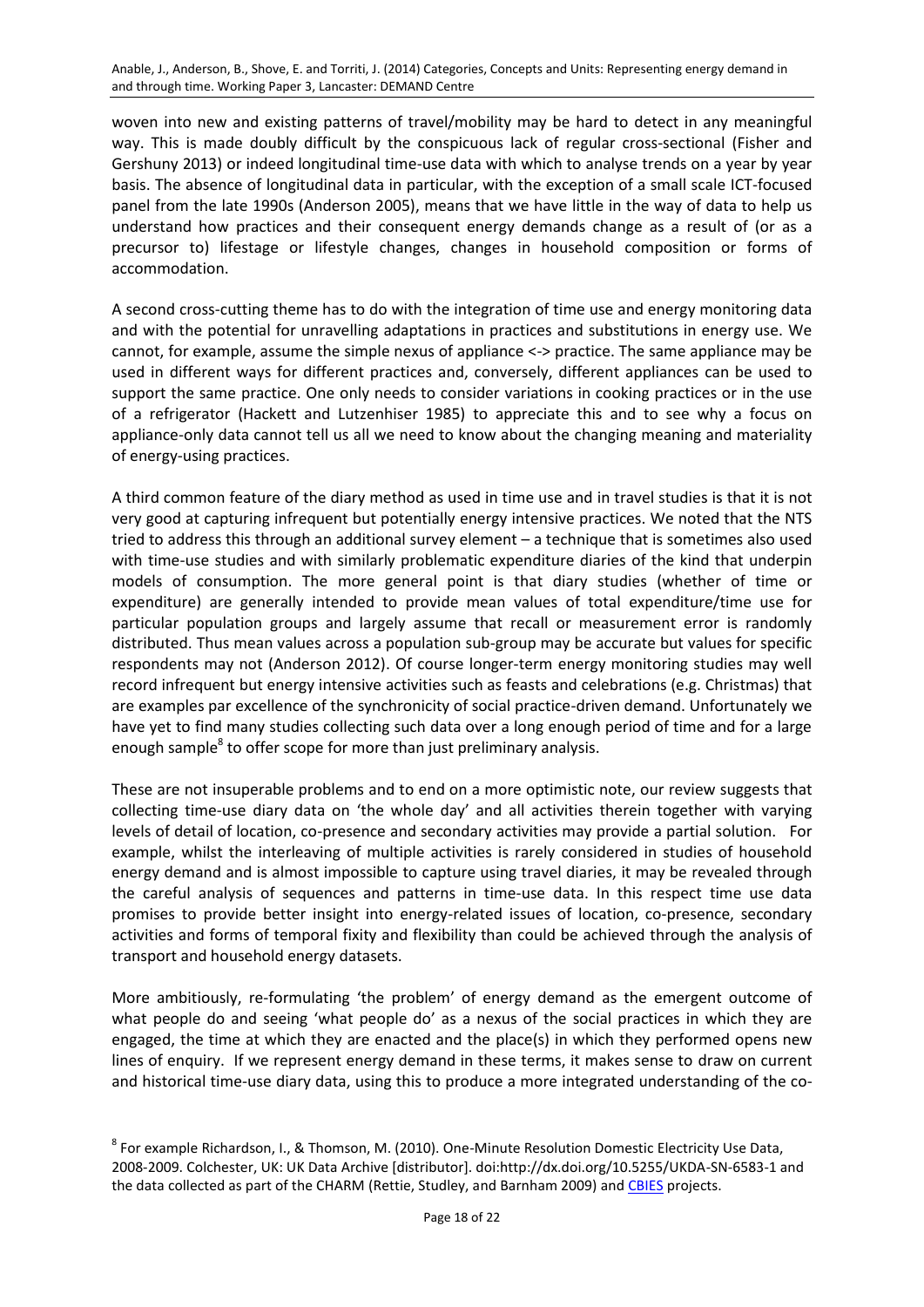evolution domestic and mobility-related practices. By implication this would allow us to develop a more sophisticated account of the changing nature of energy demand even if we are not yet, and perhaps never, able to translate this into conventional units of kilowatt hours or litres of oil equivalents of direct and indirect energy demand.

In conclusion, our historical review of data collection regarding mobility, time use and energy demonstrates the different priorities and preoccupations that underpin the type of information gathered, and the terms in which it is analysed. It is no accident that we have struggled to find the data and the resources with which to address basic questions about what energy/mobility is for, or to show how demand relates to the patterning, the flow and the variations in social practices that are enacted in society. It is no accident that relevant questions have simply not been asked or have been intentionally excluded or somehow obfuscated in the data collection, coding or archival processes. The fragmented and partial data that we have is a direct reflection of the fragmented and partial way in which questions of energy demand are conventionally framed. In the end, establishing a more concerted, more integrated understanding of present and future demand depends on radically reframing the terms in which the problem is defined and understood.

# **References**

- Aigner, DJ, C. Sorooshian, and P. Kerwin. 1984. "Conditional Demand Analysis for Estimating Residential End-Use Load Profiles." *The Energy Journal* 5(3). Retrieved January 17, 2014 (http://ideas.repec.org/a/aen/journl/1984v05-03-a06.html).
- Anable, Jillian. 2002. "Picnics, Pets and Pleasant Places: The Distinguishing Characteristics of Leisure Travel Demand." Pp. 181–90 in *Social Change and Sustainable Transport*, vol. Vol?, edited by William Black and Peter Nijkamp. Bloomington: Indiana University Press.
- Anderson, B. 2005. "The Value of Mixed-Method Longitudinal Panel Studies in ICT Research: Transitions in and out of 'ICT Poverty' as a Case in Point." *Information Communication & Society* 8(3):343–67. Retrieved

(http://www.tandfonline.com/doi/abs/10.1080/13691180500259160).

- Anderson, B. 2012. "Practices by Proxy: Climate, Consumption and Water (and Troubles with Data)." in *Can Climate Change Policies Be Fair?* London: Royal Statistical Society.
- Anderson, T., K. Abeywardana, K. Pickering, and S. Tipping. 2008. *National Travel Survey 2007: Technical Report for the UK Department of Transport*. London.
- Battellino, H., and J. Peachman. 2003. "The Joys and Tribulations of a Continuous Survey." in *Transport survey quality and innovation*. Retrieved January 17, 2014 (http://www.isctsc.let.fr/pastConf/kruger/BattelinoKeynote.pdf).
- Browne, Alison L., Will Medd, and Ben Anderson. 2013. "Developing Novel Approaches to Tracking Domestic Water Demand Under Uncertainty—A Reflection on the 'Up Scaling' of Social Science Approaches in the United Kingdom." *Water Resources Management* 27(4):1013–35. Retrieved (http://link.springer.com/article/10.1007/s11269-012-0117-y).
- Carlson, S., and B. Anderson. 2007. "What Are Data? The Many Kinds of Data and Their Implications for Data Re-Use." *Journal of Computer Mediated Communication* 12(2):Article–15. Retrieved (http://jcmc.indiana.edu/vol12/issue2/carlson.html).
- Converse, P., and A. Szalai. 1972. *Everyday Life in Twelve Countries*. The Hague: Mouton.
- DECC. 2013. *Energy Efficiency Strategy 2013*. London.
- DECC. 2014. *Developing DECC's Evidence Base*. London. Retrieved

(https://www.gov.uk/government/publications/developing-deccs-evidence-base).

Dilaver, Z., and LC Hunt. 2011. "Modelling and Forecasting Turkish Residential Electricity Demand." *Energy Policy* 39(6):3117–27. Retrieved January 17, 2014

(http://www.sciencedirect.com/science/article/pii/S0301421511001510).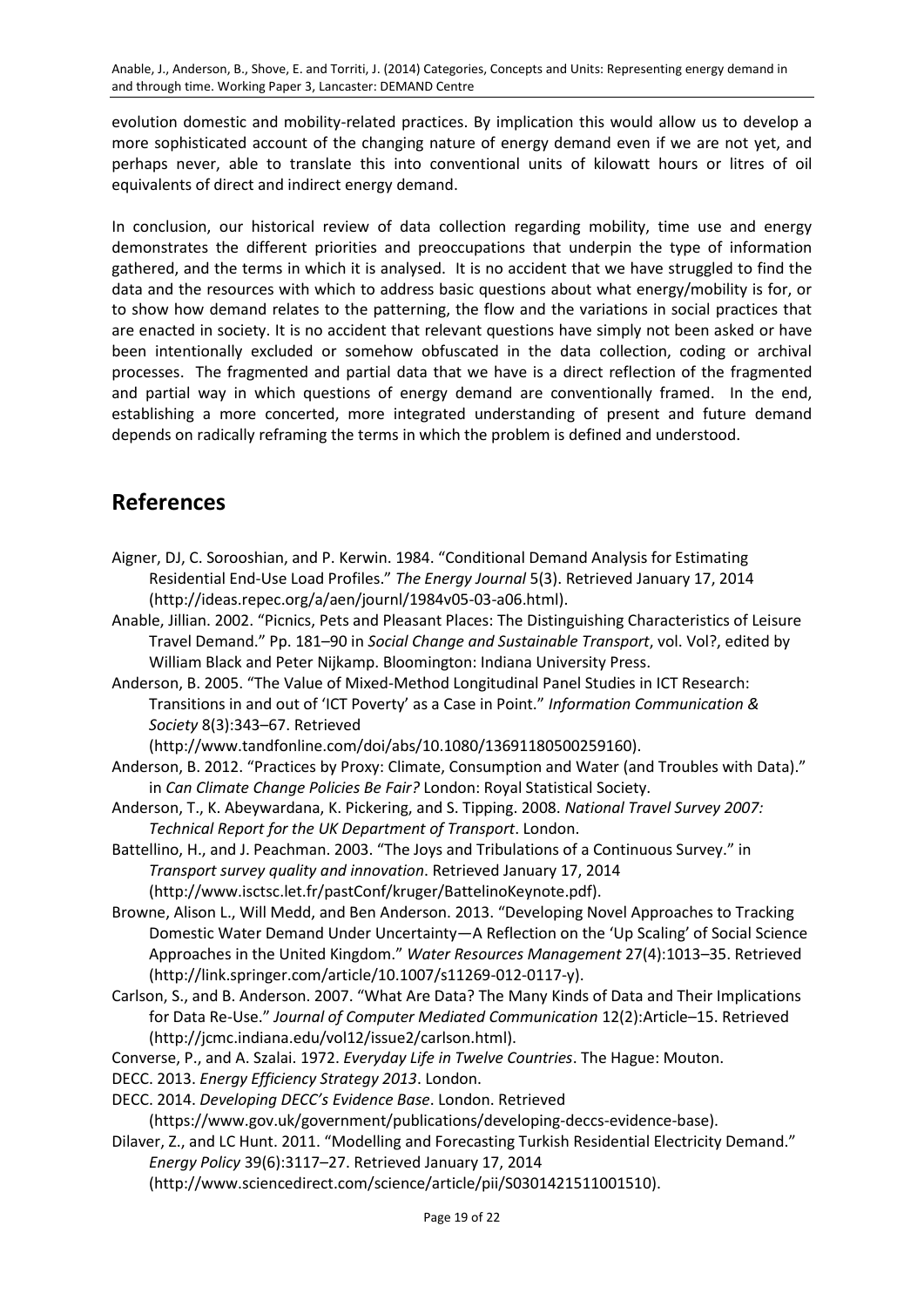Druckman, Angela, Ian Buck, Bronwyn Hayward, and Tim Jackson. 2012. "Time, Gender and Carbon: A Study of the Carbon Implications of British Adults' Use of Time." *Ecological Economics* 84:153–63. Retrieved September 26, 2013

(http://www.sciencedirect.com/science/article/pii/S0921800912003709).

Durand-Daubin, M. 2013. "Household Activities through Various Lenses: Crossing Surveys, Diaries and Electric Consumption." in *UC Berkeley: Behavior, Energy and Climate Change Conference*. Retrieved January 14, 2014 (http://escholarship.org/uc/item/83z390h2.pdf).

Ellegård, K., and J. Palm. 2011. "Visualizing Energy Consumption Activities as a Tool for Making Everyday Life More Sustainable." *Applied Energy* 88(5):1920–26. Retrieved January 17, 2014 (http://www.sciencedirect.com/science/article/pii/S0306261910004824).

Espey, JA, and M. Espey. 2004. "Turning on the Lights: A Meta-Analysis of Residential Electricity Demand Elasticities." *Journal of Agricultural and Applied Economics* 36(1):65–81.

Filippini, M., and LC Hunt. 2012. "US Residential Energy Demand and Energy Efficiency: A Stochastic Demand Frontier Approach." *Energy Economics* 34(5):1484–91. Retrieved January 17, 2014 (http://www.sciencedirect.com/science/article/pii/S0140988312001193).

Fisher, Kimberly, and Jonathan Gershuny. 2013. "The 2014-2015 United Kindom Time Use Survey." *electronic International Journal of Time Use Research* 10(1):91–111.

Frei, A., T. Kuhnimhof, and KW Axhausen. 2010. *Long Distance Travel in Europe Today: Experiences with a New Survey*. Retrieved January 17, 2014 (http://e-

collection.library.ethz.ch/eserv/eth:715/eth-715-01.pdf).

Gershuny, Jonathan. 1983. *Time Budget Research in the UK*.

Gershuny, Jonathan. 2003. *Changing Times: Work and Leisure in Postindustrial Society*. Oxford: Oxford University Press.

Gershuny, Jonathan. 2011. *Time-Use Surveys and the Measurement of National Well-Being*. London.

Gershuny, Jonathan et al. 2012. *Multinational Time Use Study, Versions World 5.5.3, 5.80 and 6.0 (released October 2012)*. Oxford.

Gershuny, Jonathan, and Ian Miles. 1986. "Time Budgets: Preliminary Analyses of a National Survey." *Quarterly Journal of Social Affairs* 2(1):13–39.

Hackett, Bruce, and Loren Lutzenhiser. 1985. "The Unity of Self and Object." *Western Folklore* 44(4):317–24. Retrieved (http://www.jstor.org/stable/1499377).

Harvey, AS. 1993. "Guidelines for Time Use Data Collection." *Social Indicators Research* 30(2-3):197– 228. Retrieved January 17, 2014 (http://link.springer.com/article/10.1007/BF01078728).

Hondroyiannis, G., S. Lolos, and E. Papapetrou. 2002. "Energy Consumption and Economic Growth: Assessing the Evidence from Greece." *Energy Economics* 22(4):319–36. Retrieved January 17, 2014 (http://www.sciencedirect.com/science/article/pii/S0140988302000063).

Jebaraj, S., and S. Iniyan. 2006. "A Review of Energy Models." *Renewable and Sustainable Energy Reviews* 10(4):281–311. Retrieved January 17, 2014

(http://www.sciencedirect.com/science/article/pii/S1364032104001261).

Livingstone, SM, and PK Lunt. 1994. *Talk on Television: Audience Participation and Public Debate*. London: Routledge.

McLoughlin, F., A. Duffy, and M. Conlon. 2012. "Characterising Domestic Electricity Consumption Patterns by Dwelling and Occupant Socio-Economic Variables: An Irish Case Study." *Energy and Buildings*. Retrieved January 17, 2014

(http://www.sciencedirect.com/science/article/pii/S0378778812000680).

O'Doherty, J., S. Lyons, and RSJ Tol. 2008. "Energy-Using Appliances and Energy-Saving Features: Determinants of Ownership in Ireland." *Applied Energy* 85(7):650–62. Retrieved January 17, 2014 (http://www.sciencedirect.com/science/article/pii/S0306261908000160).

Ortuzar, JDD, J. Armoogum, JL Madre, and F. Potier. 2011. "Continuous Mobility Surveys: The State of Practice." *Transport Reviews* 31(3):293–312. Retrieved January 17, 2014 (http://www.tandfonline.com/doi/abs/10.1080/01441647.2010.510224).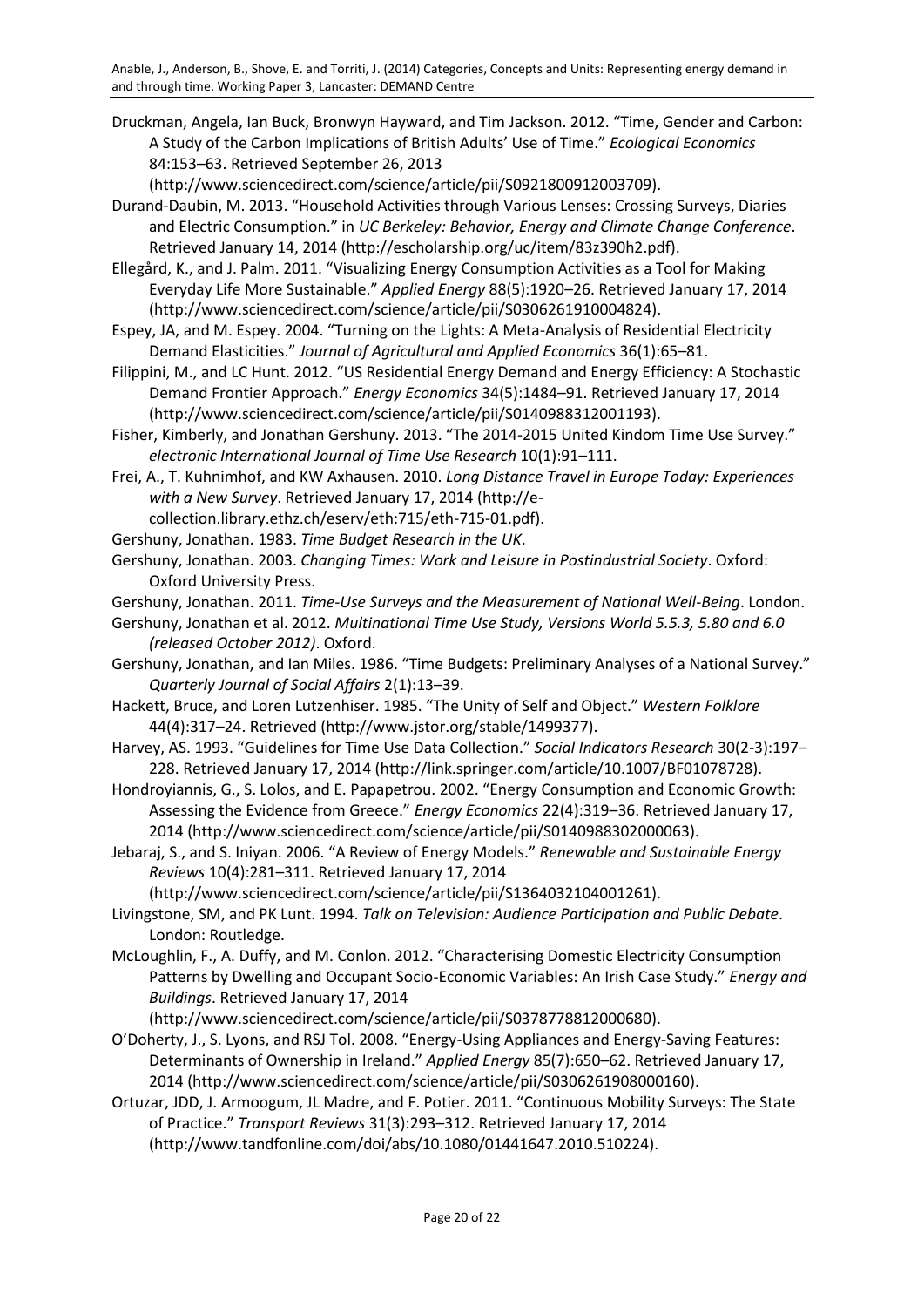- Palm, J., and K. Ellegård. 2011. "Visualizing Energy Consumption Activities as a Tool for Developing Effective Policy." *International Journal of Consumer Studies*. Retrieved January 17, 2014 (http://onlinelibrary.wiley.com/doi/10.1111/j.1470-6431.2010.00974.x/full).
- Pullinger, M., B. Anderson, A. Browne, and W. Medd. 2014. "New Directions in Understanding Household Water Demand: A Practices Perspective." *Journal of Water Supply: Research and Technology - AQUA*. Retrieved (http://eprints.soton.ac.uk/355502/).
- Reeves, MP. 1978. *Round About a Pound a Week (1913)*.
- Rettie, R., M. Studley, and C. Barnham. 2009. "CHARM: Social Norms Marketing for Energy Efficiency." Retrieved January 17, 2014 (http://eprints.uwe.ac.uk/12749/).
- Richardson, Ian, Murray Thomson, David Infield, and Conor Clifford. 2010. "Domestic Electricity Use: A High-Resolution Energy Demand Model." *Energy and Buildings* 42(10):1878–87. Retrieved (http://www.sciencedirect.com/science/article/pii/S0378778810001854).
- Shipworth, David. 2013. "The Vernacular Architecture of Household Energy Models." *Perspectives on Science* 21(2):250–66. Retrieved January 17, 2014

(http://www.mitpressjournals.org/doi/abs/10.1162/POSC\_a\_00098).

- Short, S. 2006. "Review of the UK 2000 Time Use Survey." *London: Office for National Statistics*. Retrieved January 17, 2014 (http://onstest.landmarkgovernment.co.uk/ons/rel/lifestyles/timeuse/2000-edition/time-use-survey-2000--review-of-the-uk.pdf).
- Shove, E., H. Chappells, L. Lutzenhiser, and B. Hackett. 2008. "Comfort in a Lower Carbon Society." Retrieved January 17, 2014

(http://www.tandfonline.com/doi/full/10.1080/09613210802079322).

- Shove, Elizabeth. 2003. *Comfort, Cleanliness and Convenience: The Social Organisation of Normality*. London: Berg.
- Shove, Elizabeth. 2012. "Putting Practice into Policy: Reconfiguring Questions of Consumption and Climate Change." *Contemporary Social Science* (iFirst):1–15. Retrieved
	- (http://www.tandfonline.com/doi/abs/10.1080/21582041.2012.692484).
- Skea, Jim. 2009. "Cold Comfort in a High Carbon Society?" *Building Research & Information* 37(1):74– 78.
- SPRG. 2012. *Researching Social Practice and Sustainability: Puzzles and Challenges*. Manchester.
- Suganthi, L., and AA Samuel. 2012. "Energy Models for Demand forecasting—A Review." *Renewable and Sustainable Energy Reviews* 16(2):1223–40. Retrieved January 17, 2014 (http://www.sciencedirect.com/science/article/pii/S1364032111004242).
- Swan, LG, and VI Ugursal. 2009. "Modeling of End-Use Energy Consumption in the Residential Sector: A Review of Modeling Techniques." *Renewable and Sustainable Energy Reviews* 13(8):1819–35. Retrieved January 17, 2014

(http://www.sciencedirect.com/science/article/pii/S1364032108001949).

- Torriti, J. 2012. "Demand Side Management for the European Supergrid: Occupancy Variances of European Single-Person Households." *Energy Policy*. Retrieved January 17, 2014 (http://www.sciencedirect.com/science/article/pii/S0301421512000651).
- Warde, Alan. 2005. "Consumption and Theories of Practice." *Journal of consumer culture* 5(2):131– 53. Retrieved (http://joc.sagepub.com/content/5/2/131.short).
- Widén, J., M. Lundh, and I. Vassileva. 2009. "Constructing Load Profiles for Household Electricity and Hot Water from Time-Use data—Modelling Approach and Validation." *Energy and Buildings* 41(7):753–68. Retrieved January 17, 2014

(http://www.sciencedirect.com/science/article/pii/S0378778809000413).

Widén, J., AM Nilsson, and E. Wäckelgård. 2009. "A Combined Markov-Chain and Bottom-up Approach to Modelling of Domestic Lighting Demand." *Energy and Buildings* 41(10):1001–12. Retrieved January 17, 2014

(http://www.sciencedirect.com/science/article/pii/S0378778809000978).